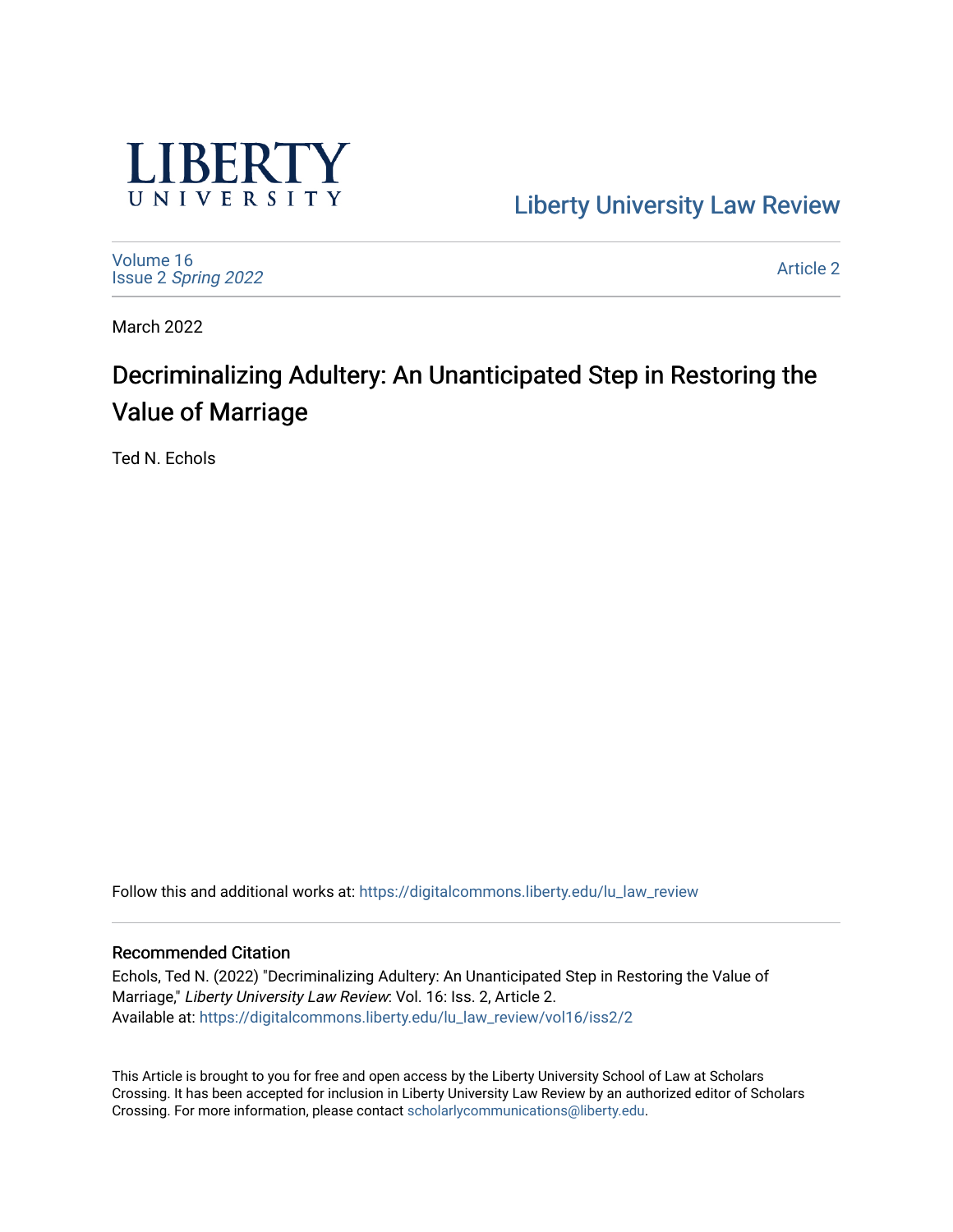

TED N. ECHOLS

# Decriminalizing Adultery: An Unanticipated Step in Restoring the Value of Marriage

# **ABSTRACT**

Cultures have long regarded marriage as an important element to society as it provides an environment for successful growth and development for the following generations. History demonstrates that governments have sought to protect and promote marriage. Protection comes in the form of prohibiting conduct that might fracture marriage relationships, and promotion occurs when governments exclusively provide benefits for married couples.

In the United States, most states have prohibited adultery—extramarital affairs typically done in secret. While most states originally outlawed adultery, the adultery jurisprudence landscape is changing. There is a growing trend among states to repeal their adultery laws. A leading reason is that most prosecutors are not prosecuting the crime, resulting in the community's failure to recognize adultery's criminality.

While lack of enforcement and ignorance of the law could justify a repeal, promoting marriage is a more compelling motivation for removing adultery from the criminal code. In addition, adultery as a criminalized act affects other bodies of law in a negative way that demonstrates a disregard for the value of marriage. Divorce law is the leading example.

Alimony is a form of support that a divorced spouse may receive from the other. In a state like Georgia, if one spouse cheats, alimony is no longer available to the cheating spouse. Yet the non-cheating spouse must prove that the other spouse cheated. How does one prove adultery? The answer arises in direct or indirect evidence.

The most common form of direct evidence is testimony. The prohibition against self-incrimination found in the Fifth Amendment to the United States Constitution serves as a barrier to obtaining testimony to prove an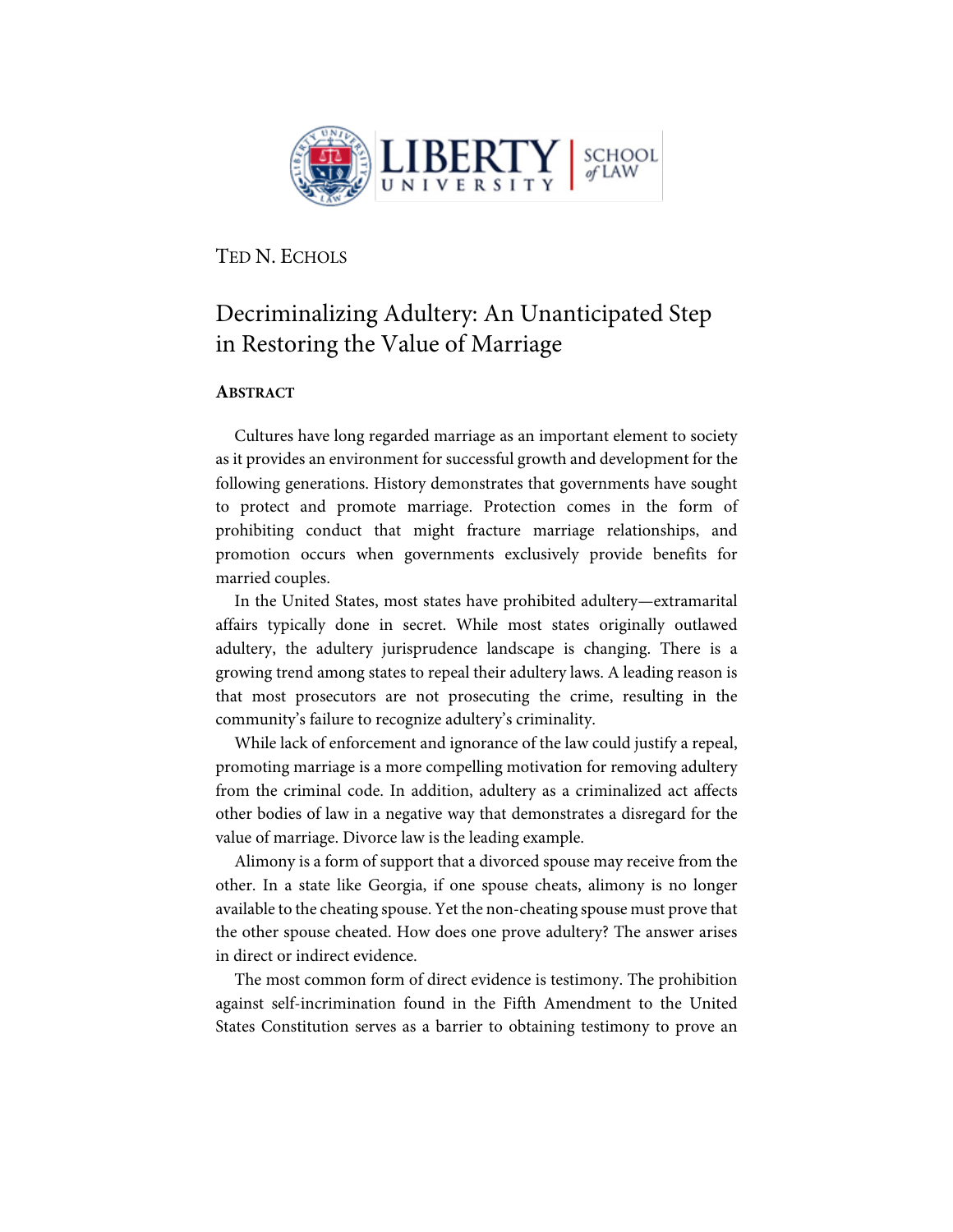affair. One testifying that he or she participated in the extramarital affair can bring the secret to light. However, the attorney of the non-cheating spouse cannot compel the participants to testify, because if the participants did testify, they are admitting to a crime. As a result, direct evidence may be hard to obtain.

Indirect evidence is difficult to use to prove a secret affair occurred. Caselaw reveals that circumstantial evidence is often of little value when trying to demonstrate events occurring behind closed doors. Because of the difficulty in obtaining direct and indirect evidence to prove adultery, the cheating spouse likely obtains alimony, and the non-cheating spouse is stuck with injustice.

Without criminalization, two outcomes occur—ease in proving adultery and financial and emotional relief for the non-cheating spouse, as the alimony framework no longer punishes him or her. Attorneys may utilize litigation tools to compel testimony when the Fifth Amendment no longer serves as a barrier. An attorney can easily expose the affair, and the purposes of other bodies of law are not frustrated. To best preserve marriage, states should repeal laws criminalizing adultery. When adultery is properly punished—the prospect of admitting the affair in a court room and possible elimination of one's entitlement to alimony—greater deterrence occurs.

## **AUTHOR**

Ted N. Echols serves as a part-time magistrate, municipal judge, and practicing attorney. This Article represents his own, personal opinion, and this expression does not impact his commitment to uphold the law. Mr. Echols graduated with a Bachelor of Arts in Political Science, *magna cum laude*, from the University of Georgia. He was a member of the Phi Beta Kappa honors society. He received his law degree from the University of Georgia Lumpkin School of Law (1994). The author is grateful for the assistance of Christopher J. Horton, a student at Liberty University School of Law, for his assistance in the research and preparation of this Article.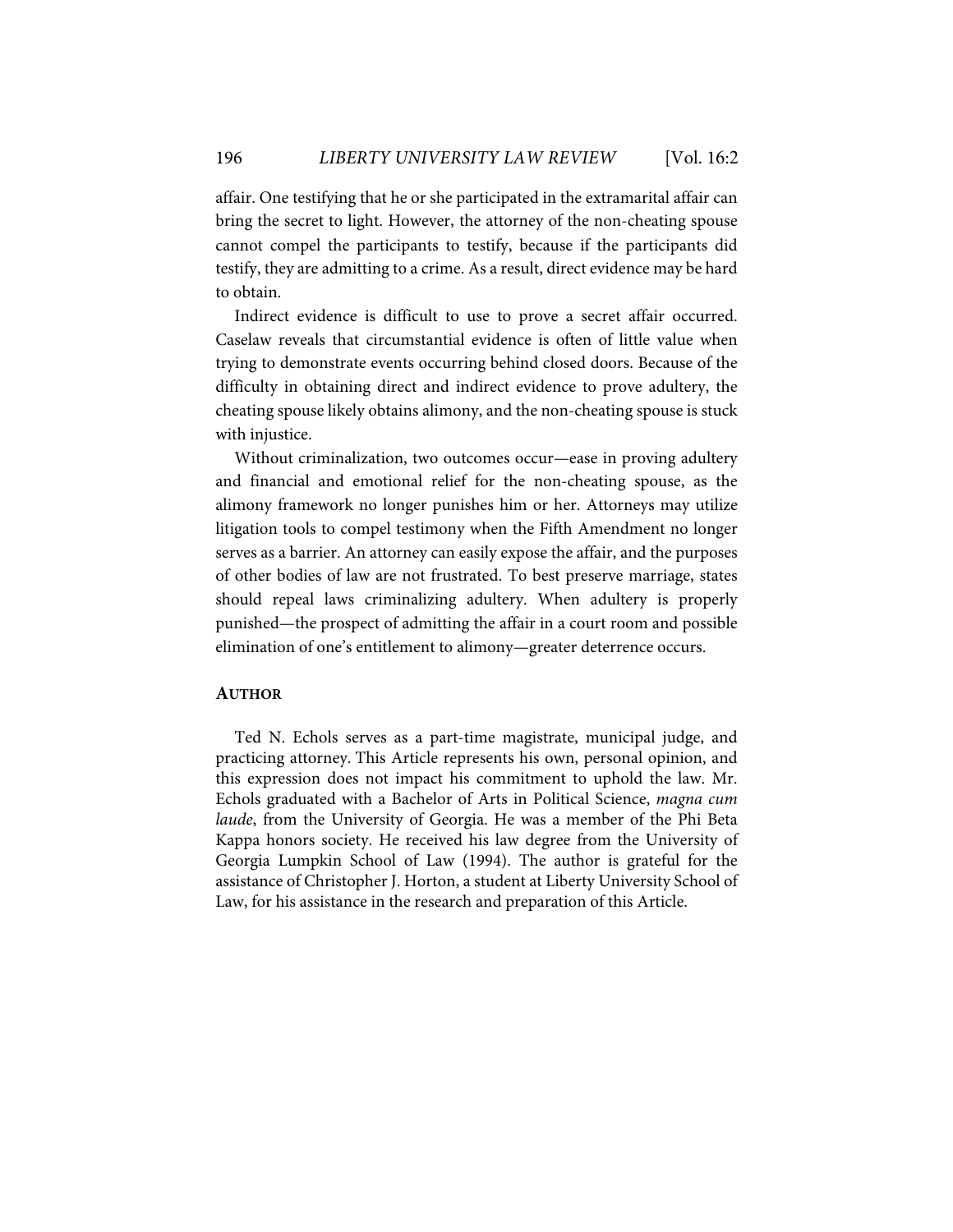# ARTICLE

# DECRIMINALIZING ADULTERY: AN UNANTICIPATED STEP IN RESTORING THE VALUE OF MARRIAGE

#### *Ted N. Echols*†

### I. INTRODUCTION

History highlights the value of marriage. Marriage is recognized as the first, and most important, relationship between a man and woman.<sup>1</sup> It is designed for companionship,<sup>2</sup> procreation,<sup>3</sup> and family development.<sup>4</sup> In addition to being a fulfilling and a deeply satisfying core relationship, the family unit is the most efficient and effective model to support the overall development of the next generation without the need for excessive governmental aid or involvement. As a result, civil authorities and societies have traditionally recognized the value of marriage and have sought to protect and promote it.

Marriage is more than a mere contract or a casual commitment. Rather, it is a valuable, lifelong union between two people. Marriage is the most powerful relationship between two people—it has tied nations together and resolved bitter rivalries.<sup>5</sup>

Matrimonial history also highlights a common legal thread from ancient to contemporary civilizations. That thread is the need to protect the sacred relationship of marriage. Important unions always have enemies. Since the Accadian civilization in ancient Babylonia civilizations have long protected

<sup>†</sup> Ted N. Echols serves as a part-time magistrate, municipal judge, and practicing attorney. This Article represents his own, personal opinion, and this expression does not impact his commitment to uphold the law. Mr. Echols graduated with a Bachelor of Arts in Political Science, *magna cum laude*, from the University of Georgia. He was a member of the Phi Beta Kappa honors society. He received his law degree from the University of Georgia Lumpkin School of Law (1994). The author is grateful for the assistance of Christopher J. Horton, a student at Liberty University School of Law, for his assistance in the research and preparation of this Article.

<sup>1</sup>  *See Matthew* 19:4–6.

<sup>2</sup>  *Genesis* 2:18–24.

<sup>3</sup>  *Genesis* 1:27–28.

<sup>4</sup>  *See Proverbs* 6:20–22.

<sup>&</sup>lt;sup>5</sup> The Treaty of Tours, which attempted to end the 100 Years War in 1444, was a peace agreement to resolve the dispute over the throne of France. SUSAN WISE BAUER, THE HISTORY OF THE RENAISSANCE WORLD: FROM THE REDISCOVERY OF ARISTOTLE TO THE CONQUEST OF CONSTANTINOPLE 667 (2013). The Treaty included a provision of marriage between the niece of Charles VII, the French King, King Henry VI of England. *Id.* at 670.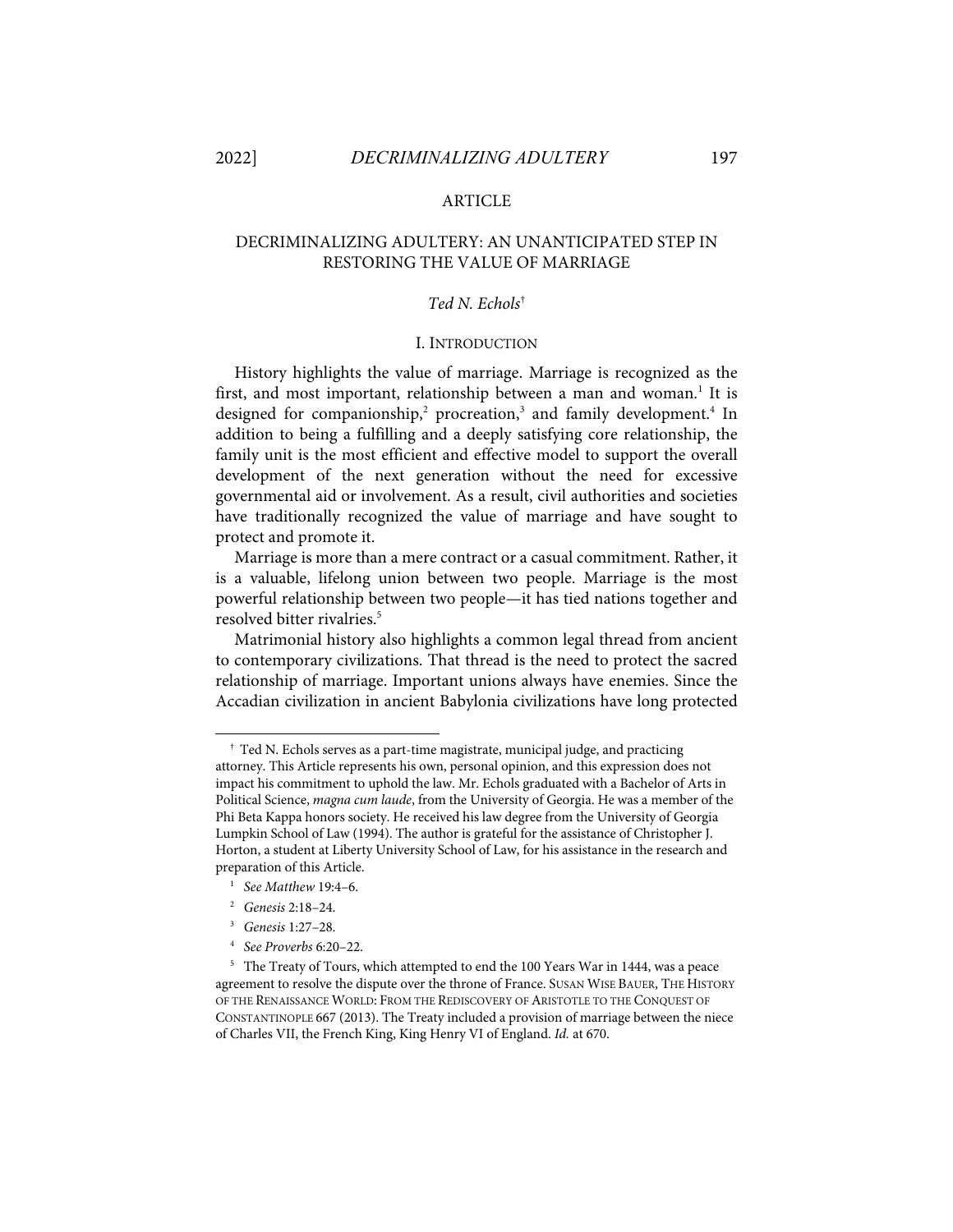marriage by regulating the ability to terminate a marriage and by prohibiting extramarital affairs.<sup>6</sup> From the ancient Accadian civilization to contemporary people-groups, societies have punished the act of adultery because people have long recognized its destructive effect on marriages and the family unit.<sup>7</sup>

Likewise, the United States has long valued marriage and punished adultery.<sup>8</sup> Strong societies protect what is valuable. However, the percentage of states that continue to prohibit adultery is gradually decreasing, and over the last half-century, adultery laws have quietly disappeared from criminal codes.9 Where adultery laws still exist in the current legal landscape, prosecutors are not enforcing them. $^{\rm 10}$ 

There are a few possible explanations for the lack of enforcement. Perhaps current American culture devalues marriage or no longer appreciates the full contribution this union makes to a stable and prosperous society.<sup>11</sup> Under this theory, prosecutors elect to overlook adultery because society values less and less the relationship that adultery laws protect. Another contributing factor to the lack of enforcement may be the difficulty of proving the crime. The challenge of proving adultery occurs in two areas—the right against selfincrimination guaranteed by the Fifth Amendment to the United States Constitution, <sup>12</sup> and the difficulty of proving the adulterous affair by

<sup>11</sup> According to a Pew Research Center study completed in 2018, 53% of American adults are married, and 7% of the adult population is cohabitating with an unmarried partner. Juliana Menasce Horowitz et al., *Marriage and Cohabitation in the U.S.*, PEW RSCH. CTR. (Nov. 6, 2019), https://www.pewresearch.org/social-trends/2019/11/06/marriage-andcohabitation-in-the-u-s/. The CDC compiled data from 2019 to formulate statistics on American marriages. *Marriage and Divorce*, CTRS. FOR DISEASE CONTROL & PREVENTION, https://www.cdc.gov/nchs/fastats/marriage-divorce.htm (last visited May 4, 2021). In 2019, the marriage rate was "6.1 per 1,000 total population." *Id.* The divorce rate was "2.7 per 1,000 population." *Id.* The CDC also conducted a study relating to children born out of wedlock. *Unmarried Childbearing*, CTRS. FOR DISEASE CONTROL & PREVENTION, https://www.cdc.gov/nchs/fastats/unmarried-childbearing.htm (last visited Mar. 2, 2021). According to the CDC's 2019 data, children born out of wedlock amounted to 40% of all births. *Id.* A 2016 U.S. Census Bureau report stated that 69% of the children in the U.S. live in a two-parent household. *The Majority of Children Live With Two Parents, Census Bureau Reports*, U.S. CENSUS BUREAU (Nov. 17, 2016), https://www.census.gov/newsroom/pressreleases/2016/cb16-192.html. The U.S. Census Bureau found that out of the remaining 31% households, 23% of those households were children living with their mother but no father. *Id.* 

<sup>6</sup> Daniel E. Murray, *Ancient Laws on Adultery—A Synopsis*, 1 J. FAM. L. 89, 91 (1961).

<sup>7</sup>  *Id.* at 89.

<sup>8</sup>  *See* GA. CODE ANN. §§ 19-3-6, 16-6-19 (2021).

<sup>9</sup> PAUL H. ROBINSON & TYLER SCOT WILLIAMS, MAPPING AMERICAN CRIMINAL LAW: VARIATIONS ACROSS THE 50 STATES 251 (2018).

<sup>10</sup> *Id.* at 251.

<sup>&</sup>lt;sup>12</sup> U.S. CONST. amend. V.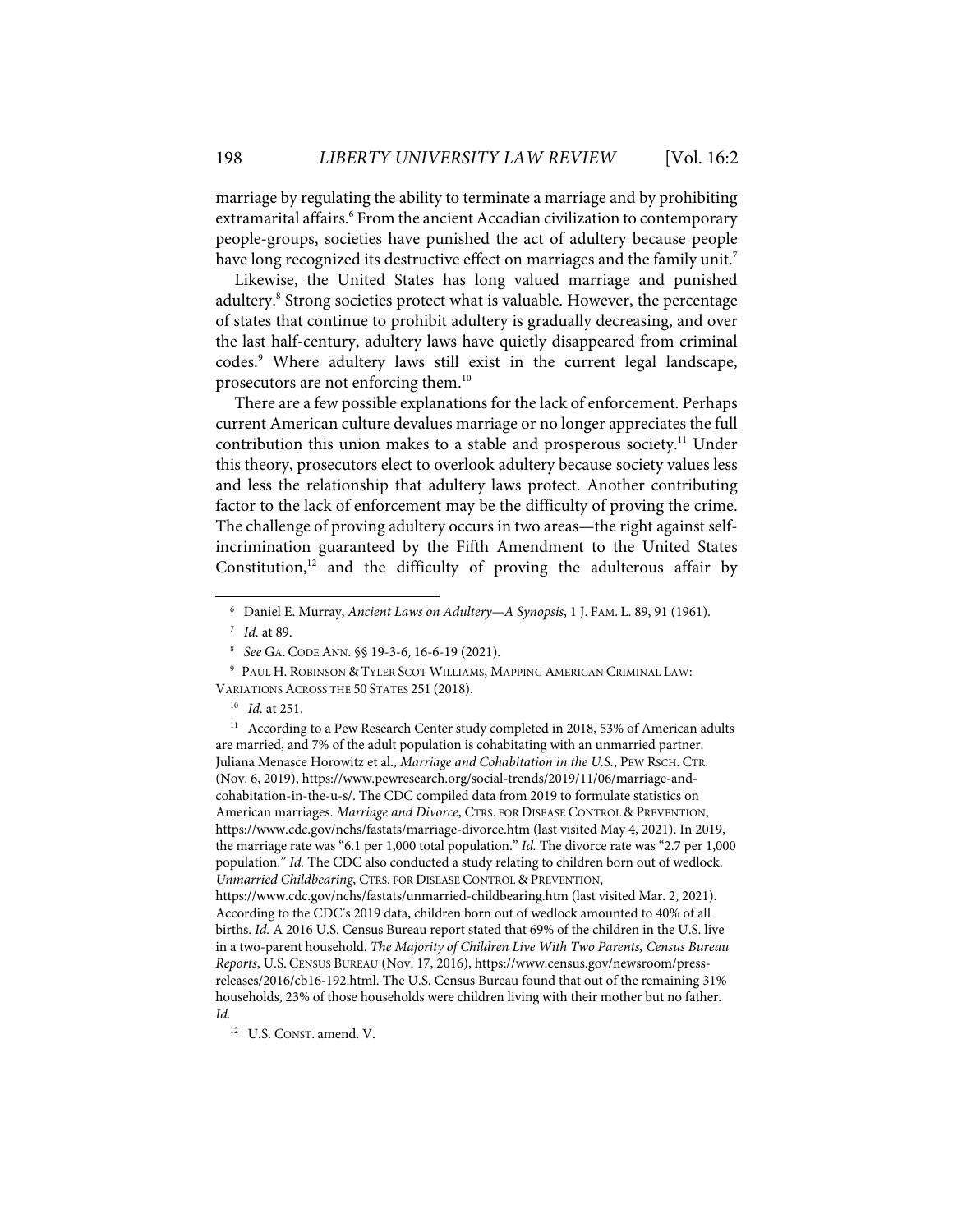circumstantial evidence, since affairs are typically done in secret. 13

The difficulty in proving adultery also impacts other areas of the law, more specifically divorce law. In divorce law, alimony is an issue often at play as part of the property division and support issues.<sup>14</sup> In many cases, a spouse can obtain alimony from the other spouse to support him or herself.<sup>15</sup> However, in a state like Georgia, the state's law makes clear that if a spouse cheats on the other spouse, the cheating spouse is no longer able to obtain alimony.<sup>16</sup> Thus, adultery may eliminate one's entitlement to support.<sup>17</sup>

However, the criminal nature of Georgia's adultery law largely frustrates the state's prohibition on alimony when adultery caused the divorce. Frustration arises as attorneys face a high degree of difficulty when attempting to prove adultery. The cheating spouse and sexual participant can plead the Fifth Amendment to avoid self-incrimination of the criminal act of adultery, allowing them to circumvent testifying about the adulterous act in open court as admissible evidence. If neither testimony nor circumstantial evidence can prove adultery, then a cheating spouse may still obtain alimony regardless of what the alimony law dictates.

However, if decriminalization of adultery occurs, then the Fifth Amendment no longer provides protection, and a party can admit direct testimony into a court of law. Proving the adulterous affair will remove the cheating spouse's ability to obtain alimony.18 Decriminalizing adultery will empower individuals to elevate marriage by making it easier for a litigant in a divorce proceeding to obtain and present evidence of the improper and destructive behavior of the cheating party. Possible further deterrence is achievable when the cheating spouse faces the prospect of having to testify about the extramarital affair openly in a court of law.<sup>19</sup> Therefore, the answer is clear; a call to repeal adultery laws is necessary. An antiquated, unenforced law has little utility and is currently proving to devalue marriage because someone can cheat on his or her spouse and still receive alimony. This Article will provide evidence supporting the argument that adultery laws in Georgia, and other states that criminalize adultery, should be repealed to support the value of marriage.

<sup>17</sup> *Id.*

<sup>13</sup> *See* Craft v. State, 78 S.E. 776, 776 (Ga. Ct. App. 1913).

<sup>14</sup> GA. CODE ANN. § 19-6-1 (2021); *see* Naar v. Naar, 827 S.E.2d 711, 712–13 (Ga. Ct. App. 2019).

<sup>15</sup> *Naar*, 827 S.E.2d at 712; GA. CODE ANN. § 19-6-1(a)(2021).

<sup>16</sup> GA. CODE ANN. § 19-6-1(b)(2021).

<sup>&</sup>lt;sup>18</sup> GA. CODE ANN. § 19-6-1(b) (2021).

<sup>&</sup>lt;sup>19</sup> While embarrassment may further deter someone from engaging in the affair, the measurable impact of the deterrent effect is outside the scope of this Article.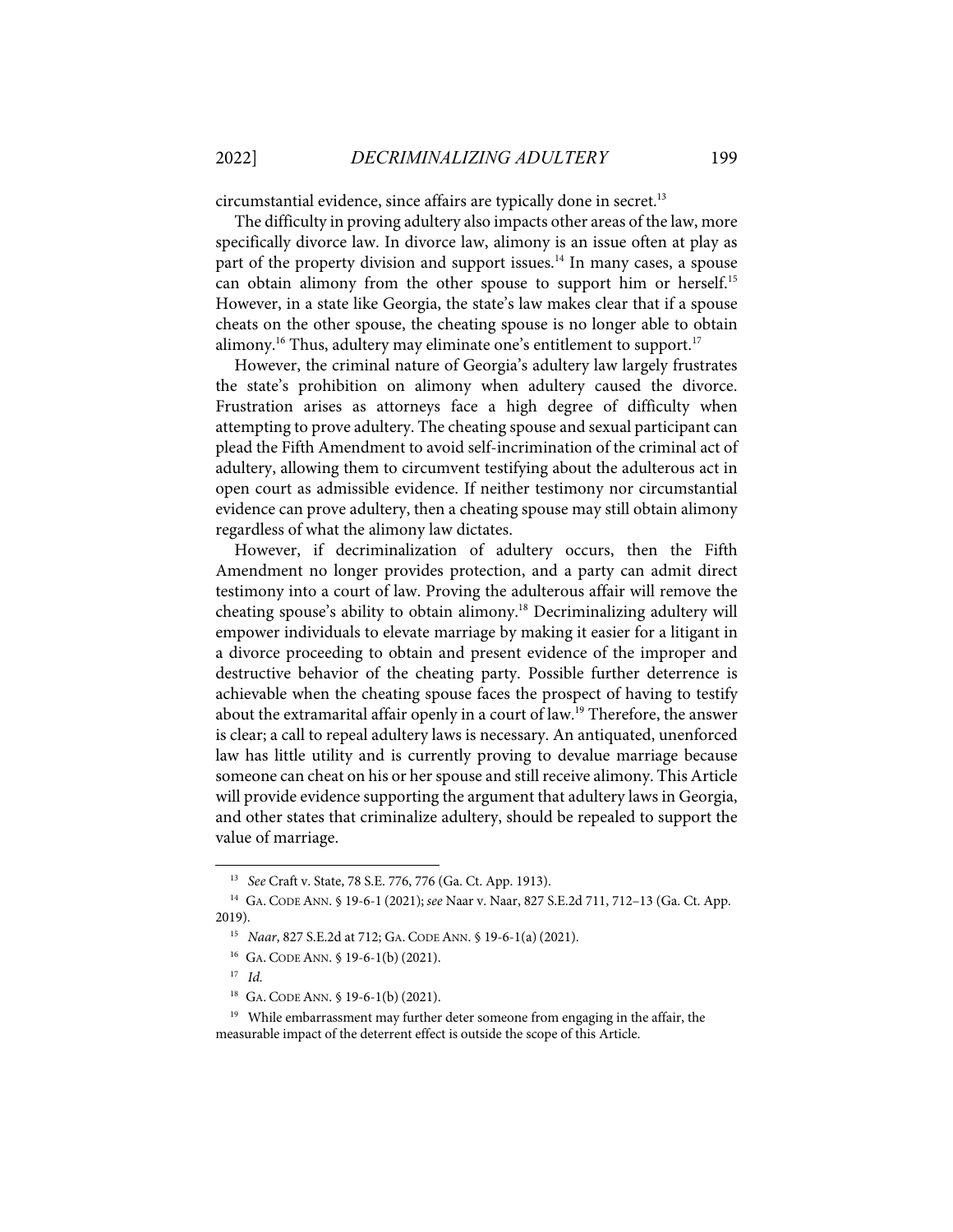#### II. BACKGROUND

#### A. *The Origin of Adultery as a Punishable Offense at Common Law*

Marriage is a sacred union. It is more than vows at an altar or the cohabitation of two people. The power of marriage is difficult to describe but evident throughout the world's history. It has fused nation-states together and has mended bitter rivalries.<sup>20</sup> Most importantly, a marriage is the glue of the family unit. When a marriage fractures, the consequences are infamously painful on others. For example, children experience painful feelings and increased anxiety, and the divorce can force friends to pick sides.<sup>21</sup>

History reveals that civilizations have long recognized the value of marriage.<sup>22</sup> This recognition takes many forms. One form includes a ruler utilizing marriage to increase his or her power across greater territories.<sup>23</sup> Another form includes the enactment of a law that explicitly encourages marriage.<sup>24</sup> Through ancient and contemporary jurisprudence, civilizations have enacted laws that prohibit an act which can easily fracture a marriage adultery.25

Undoubtedly, a relaxed perspective of adultery is more commonplace in today's society. Television shows, popular music, contemporary novels, and particular internet sites center on the intrigue of extramarital, sexual affairs. Society's acceptance of adultery is a relatively recent development in the

<sup>20</sup> *See* BAUER, *supra* note 5, at 667, 670.

<sup>21</sup> *See* Brian D'Onofrio & Robert Emery, *Parental Divorce or Separation and Children's Mental Health*, WORLD PSYCHIATRY: OFF. J. OF THE WORLD PSYCHIATRIC ASS'N (Jan. 2, 2019), https://www.ncbi.nlm.nih.gov/pmc/articles/PMC6313686/.

<sup>22</sup> *See* Murray, *supra* note 6, at 89 (noting that after the introduction of marriage into society, adultery immediately followed causing lawmakers to enact laws prohibiting the conduct for several reasons, one of which includes the "destruction of the unity of a family").

<sup>&</sup>lt;sup>23</sup> History is riddled with "personal unions." A personal union is when one ruler marries the child of another ruler to resolve a tense relationship or simply unify the territories. *See*  BAUER, *supra* note 5, at 604–05. An example of a personal union is the marriage between Haakon, the king of Norway, whose reign began in 1355 A.D., and Margaret I of Denmark, a Danish princess. *Id.* at 605. The marriage unified the Norse and Danish and would lead to the couple's child becoming the ruler of the Danish and the Norse after the deaths of Margret I's father and Haakon. *Id.* The child lacked the capacity to rule on his own, so Margret I was the ruling regent. *Id.* As a result of the personal union, Margret I became the ruler of the three Scandinavian countries—Denmark, Norway, and Sweden. *Id.* at 607. This example is one of many in history that demonstrate the value of marriage, as it has provided an easy way to obtain greater power.

<sup>24</sup> GA. CODE ANN. § 19-3-6 (2021); DEBORAH L. RHODE, ADULTERY: INFIDELITY AND THE LAW 39 (2016).

<sup>&</sup>lt;sup>25</sup> GA. CODE ANN. § 16-6-19 (2021) (proscribing adultery).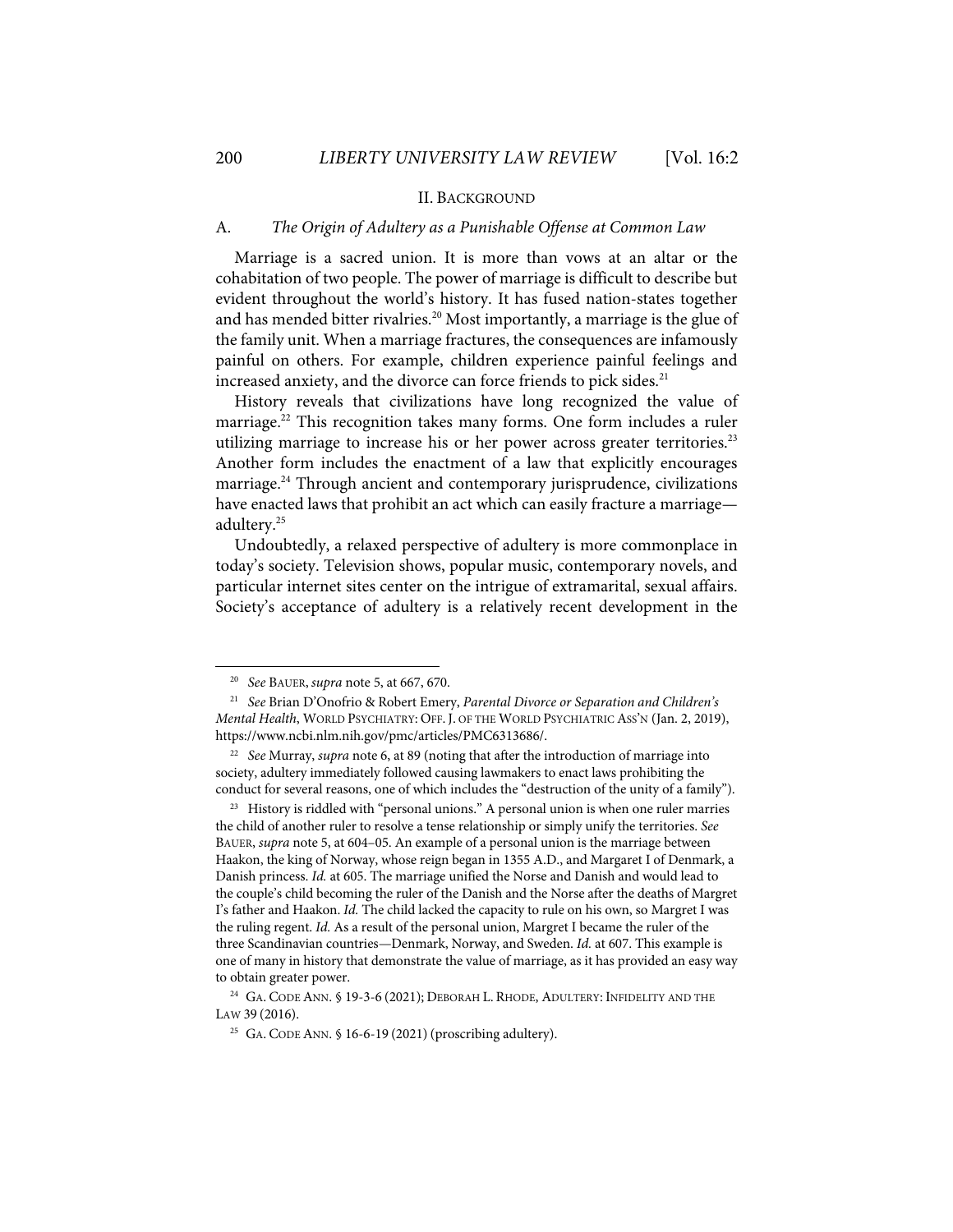United States.<sup>26</sup> While the entertainment industry may have latched onto acceptance of illicit sexual intrigue, many state legislatures still wrestle with adultery.

The question of whether adultery laws protect the value of marriage centers on two determinations—first, whether criminal sanctions effectively deter adultery; and second, whether the lack of enforcement leads to the law's ineffectiveness and instead provides offenders with favorable, unanticipated side-effects. To answer these questions, an examination of the background of adultery laws is necessary. While most elected officials still pay lip service to the idea of valuing marriage, current legal trends cause some to question the political will to strongly encourage marriage. Local law enforcement and prosecutors' failure to initiate charges in adultery cases highlight this lack of political will.

The origins of adultery laws are ancient.<sup>27</sup> The English common law later adopted these antiquated laws,<sup>28</sup> which became the foundation of early American jurisprudence.<sup>29</sup> In early, colonial America, colonies enforced prohibitions against extramarital affairs.<sup>30</sup> However, as American jurisprudence evolved with cultural changes, the prohibitions on adultery relaxed to be nothing more than mere words on paper in the eyes of the charging prosecutor.<sup>31</sup> While criminal prosecutors are less than eager to charge a person with infringing on the adultery prohibition, the divorcing spouse is more than eager to make use of the combination of the Fifth Amendment and the adultery law to avoid a sexually incriminating, damning testimony in his or her case against the other spouse in the context of a divorce proceeding.

1. The Ancient Roots of Adultery Laws

Civilizations enacted laws prohibiting adultery long before the Puritans or the English ecclesiastical courts did.<sup>32</sup> For instance, many ancient codes contained laws punishing extramarital affairs.<sup>33</sup> In early Babylonia, when the

<sup>26</sup> RHODE, *supra* note 24, at 39.

<sup>27</sup> Murray, *supra* note 6, at 89–90.

<sup>28</sup> RHODE, *supra* note 24, at 25–26.

<sup>29</sup> *Id.* at 31.

<sup>30</sup> *Id.*

<sup>31</sup> *Id.* at 39.

<sup>32</sup> Murray, *supra* note 6, at 89.

<sup>33</sup> RHODE, *supra* note 24, at 24–25. Throughout the ancient world, most civilizations prohibited adultery. *Id.* But in some of those civilizations, a dichotomy existed as to the requisite punishment. *Id.* The dichotomy is found in the difference of gender. *Id.* Punishments changed on the basis of the gender of the perpetrator. *Id.* A husband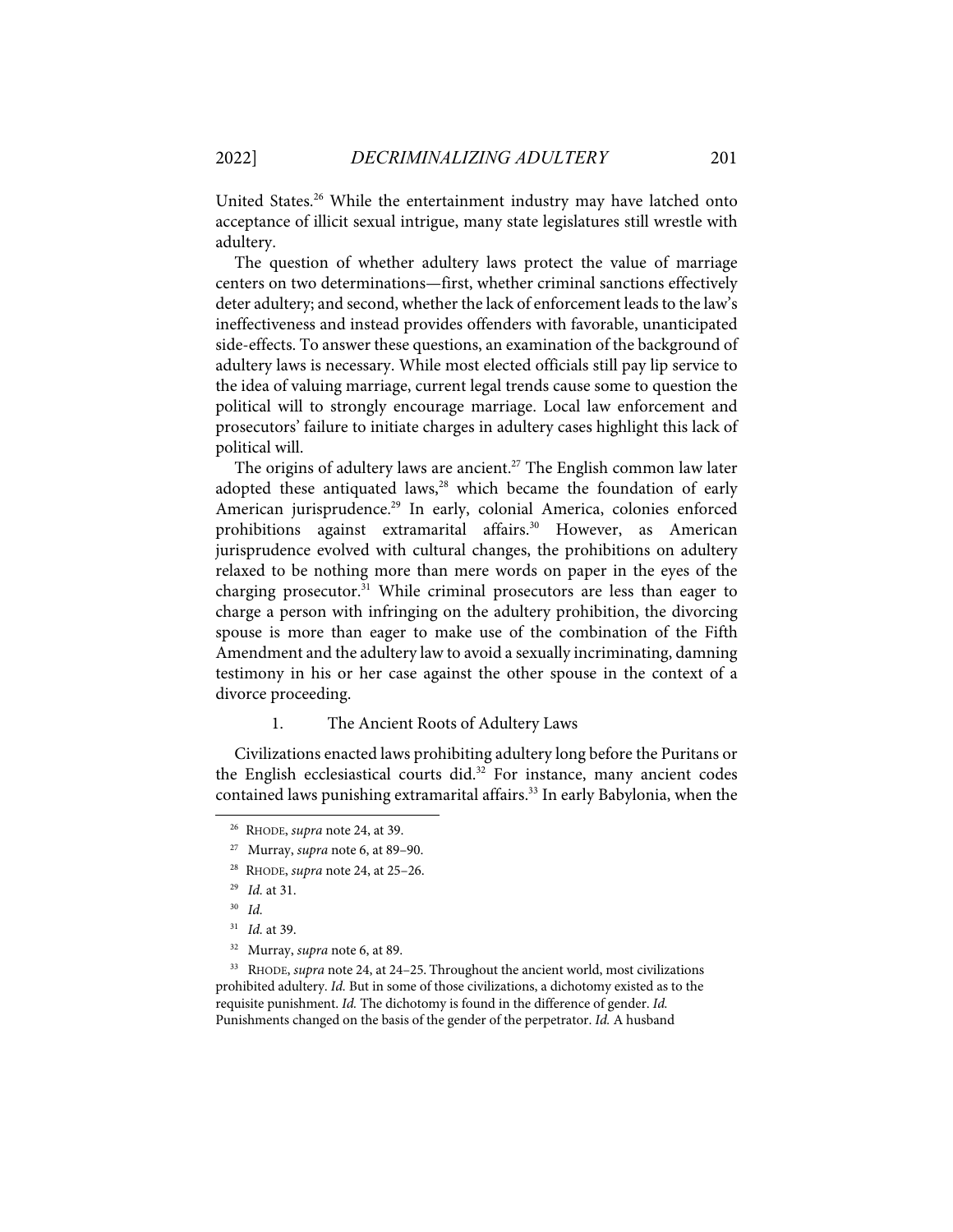Accadian people dwelled there, an adulterous woman was cast into a river for committing adultery. <sup>34</sup> Because a woman subjected to the river meant death, Accadian law punished adulterous acts of women with the death penalty.<sup>35</sup> However, if the perpetrator was a man, the man paid a mere fine.<sup>36</sup>

Later on, the Code of Hammurabi criminalized adultery.<sup>37</sup> The prescribed punishment was the death penalty, irrespective of the gender of the offender.<sup>38</sup> Death was imminent short of an act by the king.<sup>39</sup> The Assyrians also punished adulterous couples by death.<sup>40</sup> However, the Assyrians imposed various punishments if only one spouse was adulterous.<sup>41</sup> When the wife engaged in an extramarital affair and the husband discovered it, he could kill his cheating wife and the man with whom she engaged sexually.<sup>42</sup> The husband could also disfigure his wife and the other man.<sup>43</sup> A form of disfigurement involved the non-cheating husband mutilating part of his wife's face.<sup>44</sup>

The early Hebrews also explicitly banned adultery.<sup>45</sup> In the Old Testament, Leviticus prescribes that "[i]f a man commits adultery with the wife of his neighbor, both the adulterer and the adulteress shall surely be put to death."46 Similar to the Assyrians, any infringement of the adultery laws reaped catastrophic consequences regardless of the gender of the offender. Hebrew history reveals that the adulterer may suffer the punishment of death by fire if the sexual participant was a woman who was a daughter of a priest. $47$ 

Historical accounts support the inference that the Greeks also prohibited

<sup>35</sup> *Id.*

<sup>36</sup> *Id.*

<sup>37</sup> *Id.*

<sup>38</sup> *Id.*

<sup>39</sup> *Id.*

<sup>41</sup> *Id.* at 92–93.

<sup>42</sup> *Id.*

committing adultery against his wife did not receive the same punishment as if his wife was the adulteress. *Id.* This dichotomy continued under English common law, but in different forms. RHODE, *supra* note 24, at 24–26.

<sup>34</sup> Murray, *supra* note 6, at 91 (citations omitted).

<sup>40</sup> Murray, *supra* note 6, at 92.

<sup>43</sup> *Id.* 

<sup>44</sup> *Id.*

<sup>45</sup> *Id.* at 94.

<sup>46</sup> *Leviticus* 20:10. The first five books of the Bible contain the Pentateuch which contains the history of the Hebrew people and summaries of their laws. The books include Genesis, Exodus, Leviticus, Numbers, and Deuteronomy.

<sup>47</sup> *Leviticus* 21:9.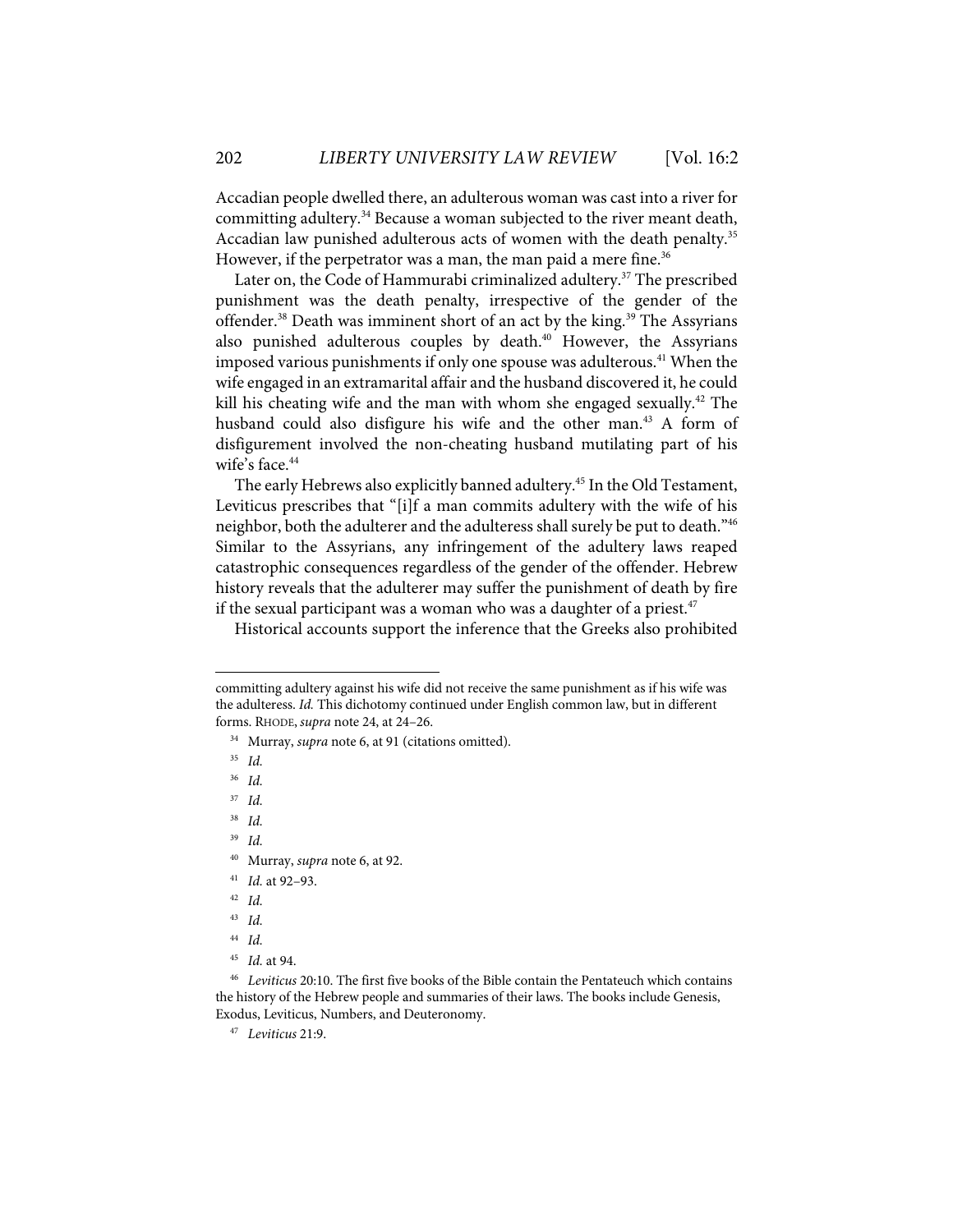adultery.<sup>48</sup> However, the Greek prohibition was different from that of other societies—it did not criminalize the adulterous conduct.<sup>49</sup> Rather, an early form of tort law provided relief for the victimized spouse.<sup>50</sup> The ancient Greeks relaxed their views on adultery by refusing to criminalize it but intended to still provide a remedy against the cheating spouse.

2. Adultery Laws and the English Common Law

The English common law transformed adultery laws to resolve some of the inequities ancient civilizations created. The transformation was definitional.<sup>51</sup> For the most part, adultery laws under English common law punished sexual intercourse between a man regardless of marital status and a woman married to another man. <sup>52</sup> Another transformation raised the bar for the prosecution of the crime—that adultery had to be "open and notorious."53

Christianity held a strong influence on society when courts were formulating the English common law. <sup>54</sup> The political power of the Christian church allowed for English ecclesiastical courts.<sup>55</sup> The church's courts saw no difference in gender and equalized the punishment for a commission of illicit sexual relations outside of a marriage.<sup>56</sup> An equal approach to adultery laws did not remain once jurisdiction shifted from ecclesiastical courts to the civil and criminal courts of the English government.<sup>57</sup>

Adultery underwent other changes, including how a victimized spouse could recover from the cheating spouse in tort law.58 A tort existed to provide further punishment for adultery, providing a means of greater deterrence. 59 The tort, referred to as the "tort of criminal conversation," permitted the husband to recover damages in civil court following his wife's extramarital

<sup>54</sup> Id. ("English common law followed Biblical definitions of adultery and prohibited sexual intercourse by a married woman with a man other than her husband.").

<sup>48</sup> Murray, *supra* note 6, at 96.

<sup>49</sup> *Id.*

<sup>50</sup> *Id.*

<sup>51</sup> RHODE*, supra* note 24, at 25.

<sup>52</sup> *Id.*

<sup>&</sup>lt;sup>53</sup> Id. When Oliver Cromwell held power, he did not require the crime of adultery to be open and notorious. *Id.* Instead, it was considered as a capital offense. *Id.*

<sup>55</sup> RHODE, *supra* note 24, at 26.

<sup>56</sup> *Id.*

<sup>57</sup> *See id.* at 27.

<sup>58</sup> *Id.* at 25–26.

<sup>59</sup> *Id.* at 25.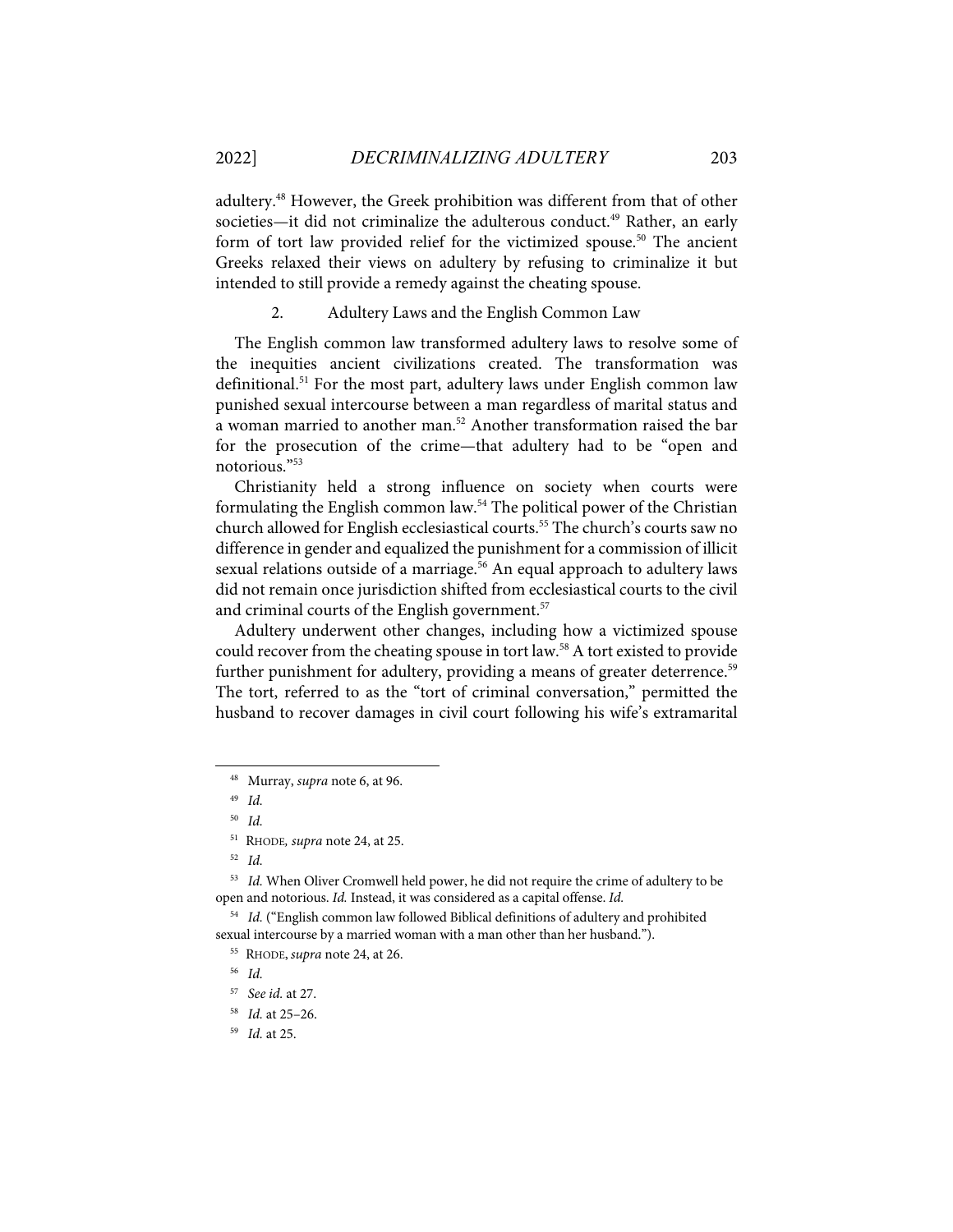sexual escapades.<sup>60</sup>

However, this tort introduced a new inequality. While the husband could recover damages, a wife could not similarly recover because she was viewed as her husband's property.<sup>61</sup> Aside from being viewed as property, adultery laws treated women differently because of potentially greater consequences, like the adulterous woman giving birth to a child outside of marriage.<sup>62</sup> The English were concerned that when women initiated and enticed adultery there would be a greater number of children born out of wedlock.<sup>63</sup> Therefore, in an effort to deter such behavior, the law treated women harsher than men. <sup>64</sup> While the early English's approach to adultery was severe, it demonstrates a recognition of the costs on society when children are not raised and nurtured in an intact family unit.

Adultery laws continued beyond English common law. The Puritan start to the American colonies ensured a prohibition of adultery, as the Puritans viewed adultery as a condition of a malignant heart rather than misplaced romanticism. <sup>65</sup> Currently, contemporary laws continue to reflect prohibitions on adultery but in a more minimized degree—a prohibition by appearance only with no functionality.

> 3. The Origin of Adultery as a Punishable Offense in the United States

The Puritanical start to the American colonies ensured the enactment of adultery laws.<sup>66</sup> The prohibition was criminal, not merely civil limiting justice to only damages as the sole form of recovery. <sup>67</sup> Criminal sanctions against extramarital affairs reflected the sentiment of the time—the government is a God-ordained instrument to encourage what is good and punish what is bad.68 Sins were wrong in the eyes of God; they, therefore, were to be

<sup>67</sup> *Id.*

<sup>60</sup> *Id.* at 25–26.

<sup>61</sup> *See* RHODE, *supra* note 24, at 25–26.

<sup>62</sup> *Id.* at 25, 28.

<sup>63</sup> *See id.*

<sup>64</sup> *See id.*

<sup>65</sup> Betty B. Rosenbaum, *Sociological Basis of the Laws Relating to Women Sex Offenders in Massachusetts (1620-1860)*, 28 J. AM. INST. CRIM. L. & CRIMINOLOGY 815, 815–16 (1938). The preamble to "An Act Against Adultery and Polygamy" passed in 1694 by the Massachusetts Bay Province states that "[w]hereas, the violation of the marriage covenant is highly provoking to God and destructive to families . . . ." *Id.* at 830. The preamble is indicative of the Puritans' recognition of the destructive nature of adultery. *Id.*

<sup>66</sup> RHODE, *supra* note 24, at 31–32.

<sup>68</sup> *Id.* at 31–32.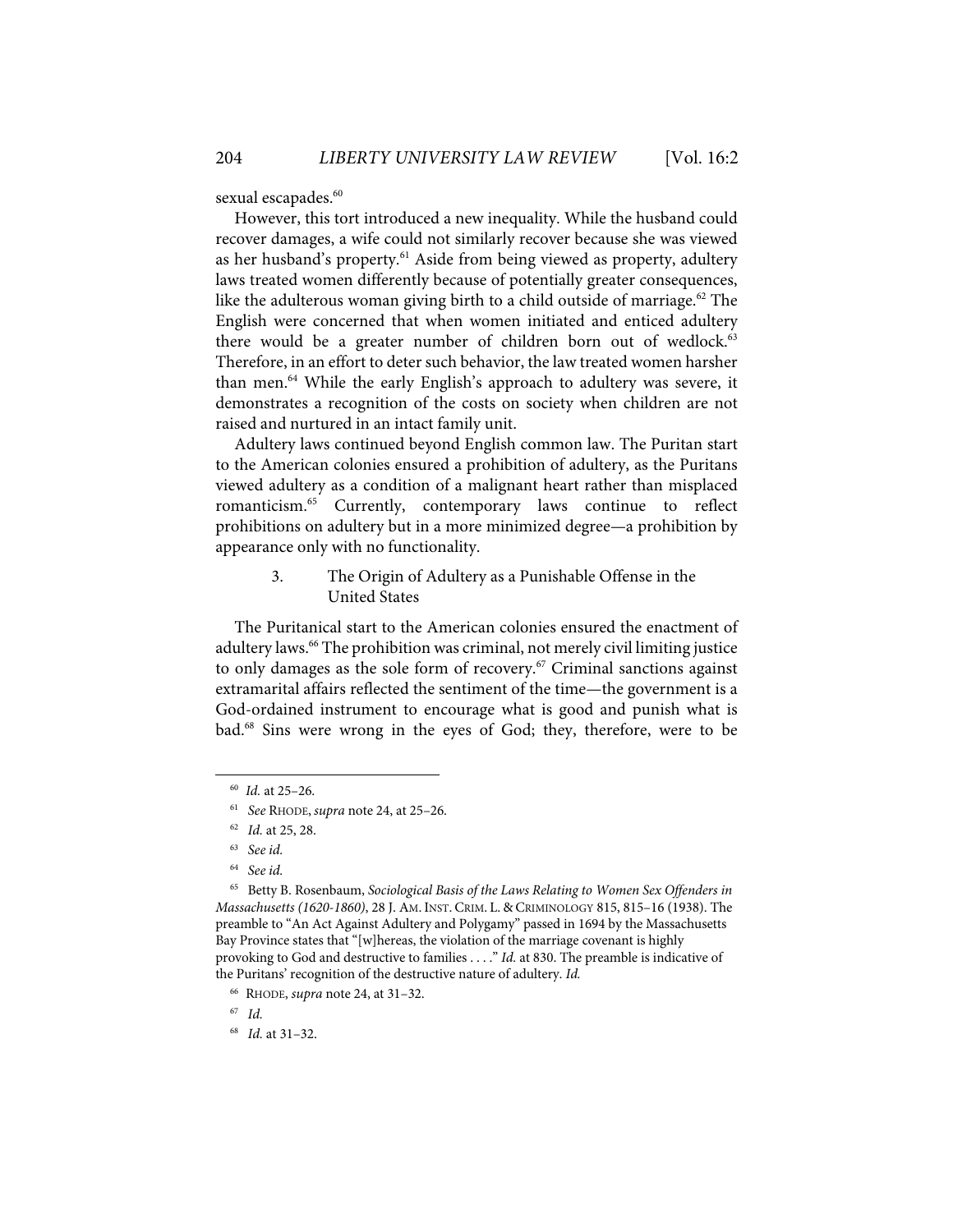punished under the law.69 The violation had to bear hefty consequences to ensure compliance and curb temptation.

Jurisdictions varied on what conduct constituted adultery: "[A] majority of states defined the crime of adultery to require only a single act of extramarital sexual intercourse. However, some jurisdictions reflected English common-law requirements that adultery be open and notorious; others demanded cohabitation."70 Another variation existed in laws prohibiting promiscuous sexual activity—there were two offenses for the same conduct: fornication and adultery.<sup>71</sup> Fornication was a lesser offense for a husband engaging in a sexual affair with an unmarried woman.<sup>72</sup> However, a person committed the crime of adultery when a husband was involved with a married woman or when a woman engaged with any man other than her husband.<sup>73</sup>

Punishments varied, such as a payment of a financial penalty, excommunication from the society, or lashes from the crack of a whip.<sup>74</sup> Public humiliation was another common punishment.<sup>75</sup> Nathaniel Hawthorne famously recorded this form of punishment in his work, *The Scarlet Letter*. <sup>76</sup> Hawthorne's main character was a woman whom society

<sup>76</sup> *Id.* at 34 (citing NATHANIEL HAWTHORNE, THE SCARLET LETTER 241 (Ross C. Murfin ed., New York: Bedford / St. Martin's 2006) (1850); MARY BETH NORTON, FOUNDING MOTHERS AND FATHERS, 264 (1996)). Hawthorne provides a descriptive perspective of the shame an adulteress endured under a punishment scheme premised on social condemnation:

> [W]ith all the townspeople assembled and levelling their stern regards at Hester Prynne,—yes, at herself,—who stood on the scaffold of the pillory, an infant on her arm, and the letter A, in scarlet, fantastically embroidered with gold-thread, upon her bosom!

> Could it be true? She clutched the child so fiercely to her breast, that it sent forth a cry; she turned her eyes downward at the scarlet letter, and even touched it with her finger, to assure herself that the infant and the shame were real. Yes!—these were her realities,—all else had vanished!

NATHANIEL HAWTHORNE, THE SCARLET LETTER, 41 (Stanley Appelbaum ed., Dover Publ'ns, Inc. 2014) (1850).

<sup>69</sup> *Id.*

<sup>70</sup> *Id.* at 33 (citing Gabrielle Viator, *The Validity of Criminal Adultery Prohibitions After*  Lawrence v. Texas, 39 SUFFOLK U. L. REV. 837, 840 (2006)).

<sup>71</sup> *Id.*

<sup>72</sup> RHODE, *supra* note 24, at 33.

<sup>73</sup> *Id*.

<sup>74</sup> *Id.*

<sup>75</sup> *See id.* at 33–34.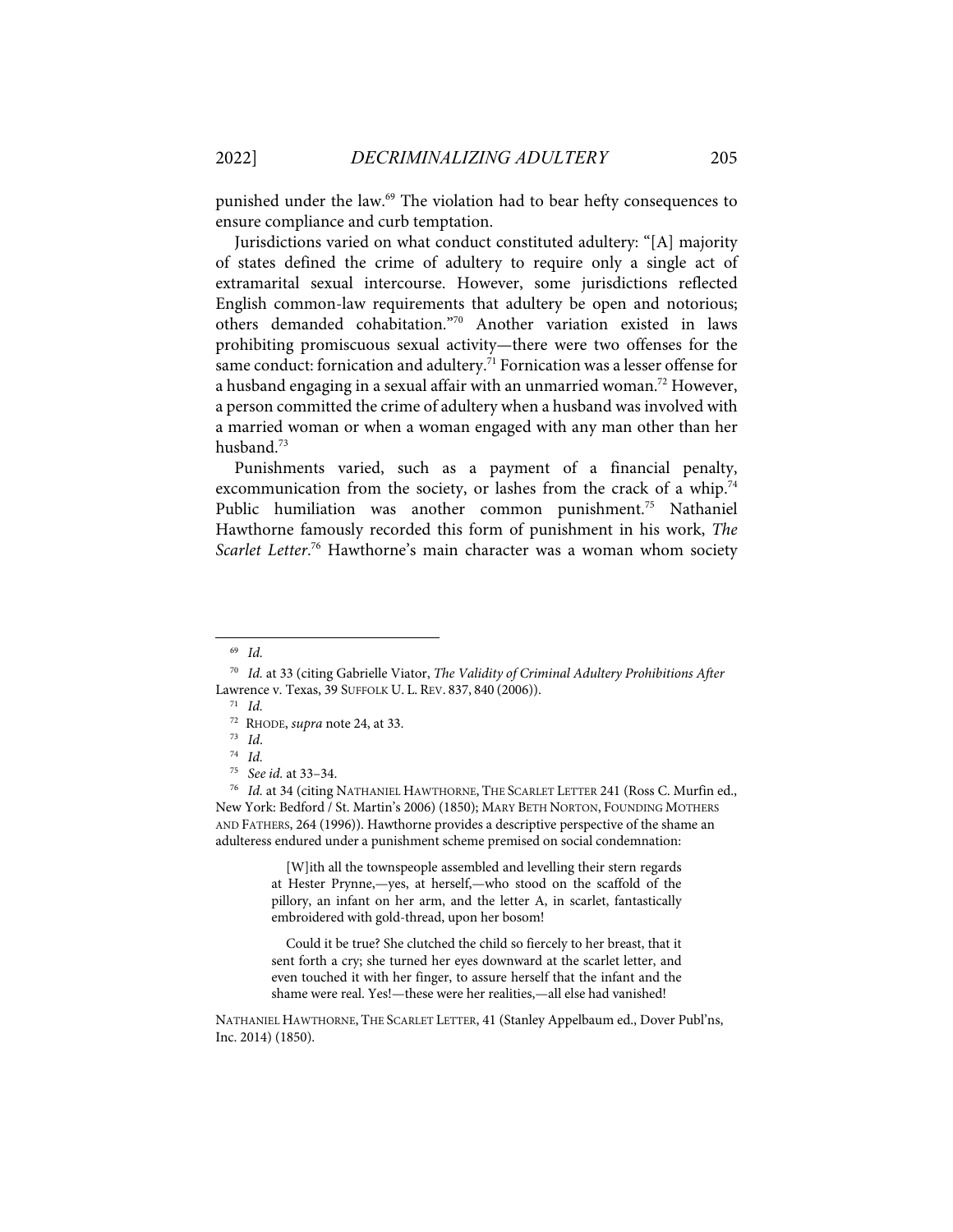accused of committing adultery.<sup>77</sup> When she appeared in public, the law required that she wear an embroidered "A" on her garments to signify her sin of adultery. 78

Adultery laws evolved with time and the events that transformed the colonies into the United States of America.79 For instance, "[w]ith the separation of church and state following the American Revolution, and the decline in the power of religious authorities, moral offenses became a less central concern."80 Some states did not prosecute adultery, while other jurisdictions prosecuted it sparingly. <sup>81</sup> By the 1800s, few jurisdictions prosecuted the crime as the intersection of morality and the law gradually decreased.<sup>82</sup>

#### 4. The Contemporary Landscape of Adultery Laws

Adultery prosecutions continued to decrease in the twentieth century.<sup>83</sup> Following incredible hardship in the World Wars, the American sentiment towards extramarital sexual conduct was one of acceptance instead of animosity.<sup>84</sup> The acceptance of adultery as merely a part of life rather than immoral conduct requiring criminal sanctions was most evident when the American Law Institute, the organization behind the Model Penal Code, specifically called for repealing adultery statutes.<sup>85</sup> Culture changed what was a punitive legal system for adulterers to one of acceptance.<sup>86</sup>

Currently, fewer and fewer states are recognizing adultery as a crime. Only twenty states now criminalize adultery.<sup>87</sup> Jurisdictions vary on the prescribed punishment for adultery.<sup>88</sup> In the majority of states that criminalize adultery,

- <sup>82</sup> *See id.*
- 83 RHODE, *supra* note 24, at 38–39.

<sup>77</sup> RHODE, *supra* note 24, at 34 (citing NATHANIEL HAWTHORNE, THE SCARLET LETTER 241 (Ross C. Murfin ed., New York: Bedford / St. Martin's 2006) (1850); MARY BETH NORTON, FOUNDING MOTHERS AND FATHERS, 264 (1996)).

<sup>78</sup> *Id.*

<sup>79</sup> *Id.* at 35.

<sup>80</sup> *Id.*

<sup>81</sup> *See id.*

<sup>84</sup> *Id.* at 39.

<sup>85</sup> *Id.* at 38–39; Viator, *supra* note 70, at 842.

<sup>86</sup> *See* RHODE, *supra* note 24, at 39 (citations omitted).

<sup>87</sup> ROBINSON & WILLIAMS, *supra* note 9, at 251. States that impose criminal sanctions for adultery include Alabama, Arizona, Florida, Georgia, Idaho, Illinois, Kansas, Maryland, Michigan, Minnesota, Mississippi, Oklahoma, New York, North Carolina, Rhode Island, South Carolina, Virginia, and Wisconsin. *Id.*

<sup>88</sup> *Id.*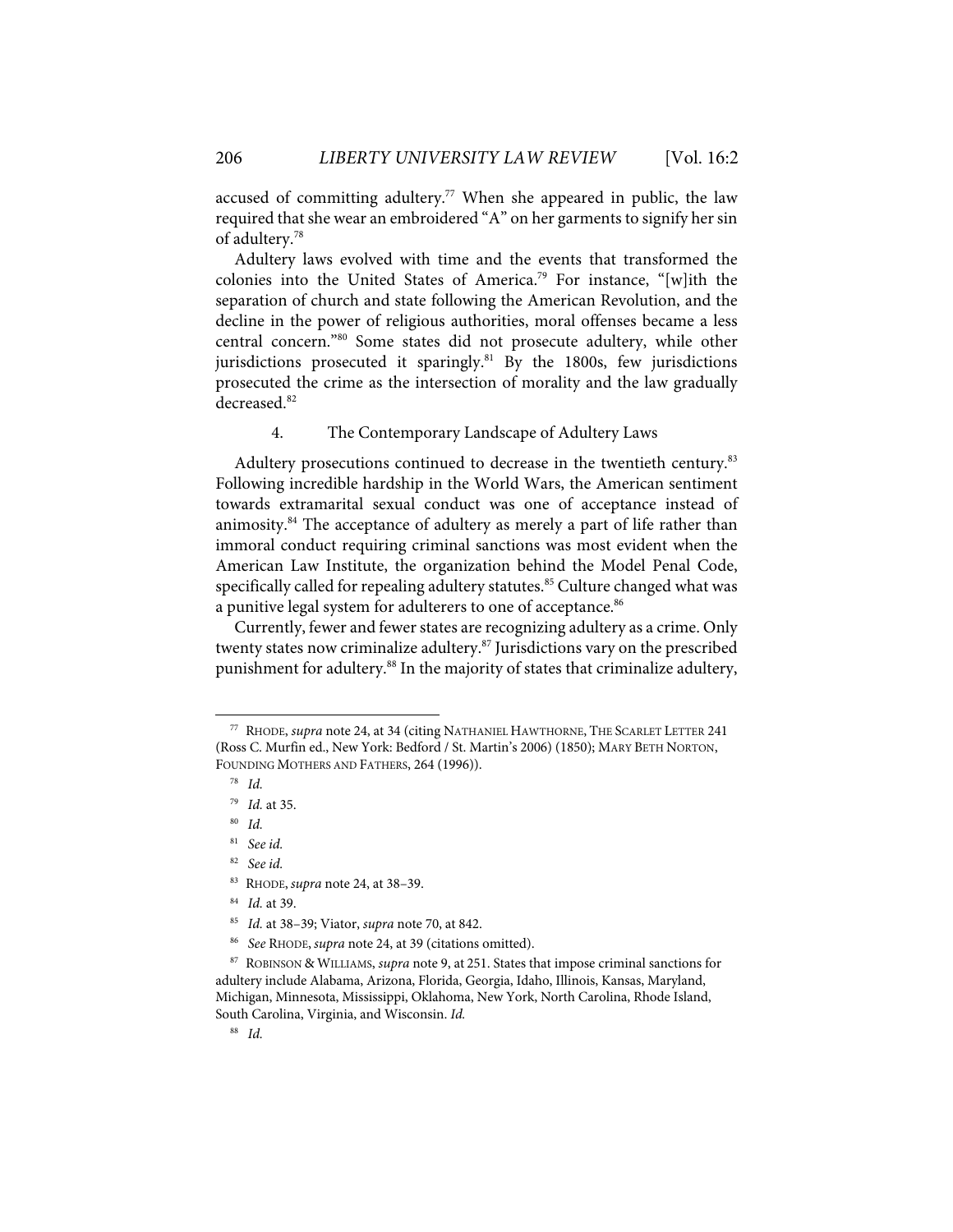it is only a misdemeanor.<sup>89</sup> The remaining states treat the commission of adultery as a felony.<sup>90</sup> Regardless, punishing a person for engaging in sexual intercourse outside of one's marriage is decreasing in popularity, causing many state legislatures to repeal adultery laws.<sup>91</sup> The push to eliminate any criminal sanctions for extramarital sex is evident in states repealing their adultery laws as recently as 2018 and 2019.<sup>92</sup> Adultery laws have evolved from an offense so egregious that the court held the discretion to impose the death penalty to what is now a multi-jurisdictional movement to repeal the laws for acceptance of the same conduct.<sup>93</sup>

# 5. From Its Origin to Now—Adultery in Georgia

The Puritan influence resulted in more adultery prosecutions in the northeast, like New England, rather than in the southern states.<sup>94</sup> A common explanation for this is that the South's agrarian economy and lifestyle removed the heightened scrutiny of people's conduct.<sup>95</sup> Christian churches had a greater geographical distance to cover when ministering; thus, scrupulous examination of conduct often kept in deep secret, like extramarital affairs, proved arduous.<sup>96</sup>

<sup>&</sup>lt;sup>89</sup> Id. The following states consider adultery to be a misdemeanor: Alabama (ALA. CODE § 13A-13-2 (2022)), Arizona (ARIZ. REV. STAT.ANN. § 13-1408 (2021)), Florida (FLA. STAT. § 798.01 (2021)), Georgia (GA. CODE ANN. § 16-6-19 (2021)), Illinois (720 ILL. COMP. STAT. 5/11–35 (2021)), Kansas (KAN. STAT.ANN. § 21-5511 (2021)), Maryland (MD. CRIM. LAW CODE ANN. § 10-501 (LexisNexis 2021)), Minnesota (MINN. STAT. § 609.36 (2021)), Mississippi (MISS. CODE ANN. § 97-29-1 (2022)), New York (N.Y. PENAL LAW § 255.17 (Consol. 2022)), North Carolina (N.C. GEN. STAT. § 14-184 (2021)), Rhode Island (R.I. GEN. LAWS § 11-6-2 (2021)), South Carolina (S.C. CODE ANN. § 16-15-60 (2022)), and Virginia (VA. CODE ANN. § 18.2-365 (2022)). *Id.* at 251.

<sup>&</sup>lt;sup>90</sup> Id. at 251. The following states consider adultery to be a felony: Idaho (IDAHO CODE § 18-6601 (2021)), Michigan (MICH. COMP. LAWS § 750.30 (2022)), Oklahoma (OKLA. STAT. tit. 21 § 872 (2021)), and Wisconsin (WIS STAT. § 944.16 (2022)). ROBINSON & WILLIAMS, *supra* note 9, at 251, 252 n.7.

<sup>91</sup> *See* Sasha Ingber, *Utah Repeals 1973 Law That Criminalized Sex Outside of Marriage*, NAT'L PUB. RADIO (Mar. 29, 2019, 3:20 PM),

https://www.npr.org/2019/03/29/708042810/utah-repeals-1973-law-that-criminalized-sexoutside-of-marriage; Jamie Halper, *Mass. House OK's Repeal of 19th-Century Law That Criminalized Abortion*, BOSTON GLOBE (July 18, 2018, 8:42 PM),

https://www.bostonglobe.com/metro/2018/07/18/mass-house-repeal-century-law-thatcriminalized-abortion/U4oPFiiGzrFbonn5Int8wM/story.html.

<sup>92</sup> Ingber, *supra* note 91; Halper, *supra* note 91.

<sup>93</sup> *Compare* Murray, *supra* note 6, at 91, *with* ROBINSON & WILLIAMS*, supra* note 9, at 249– 50, *and* RHODE, *supra* note 24, at 39.

<sup>94</sup> RHODE, *supra* note 24, at 34.

<sup>95</sup> *Id.*

<sup>96</sup> *Id.*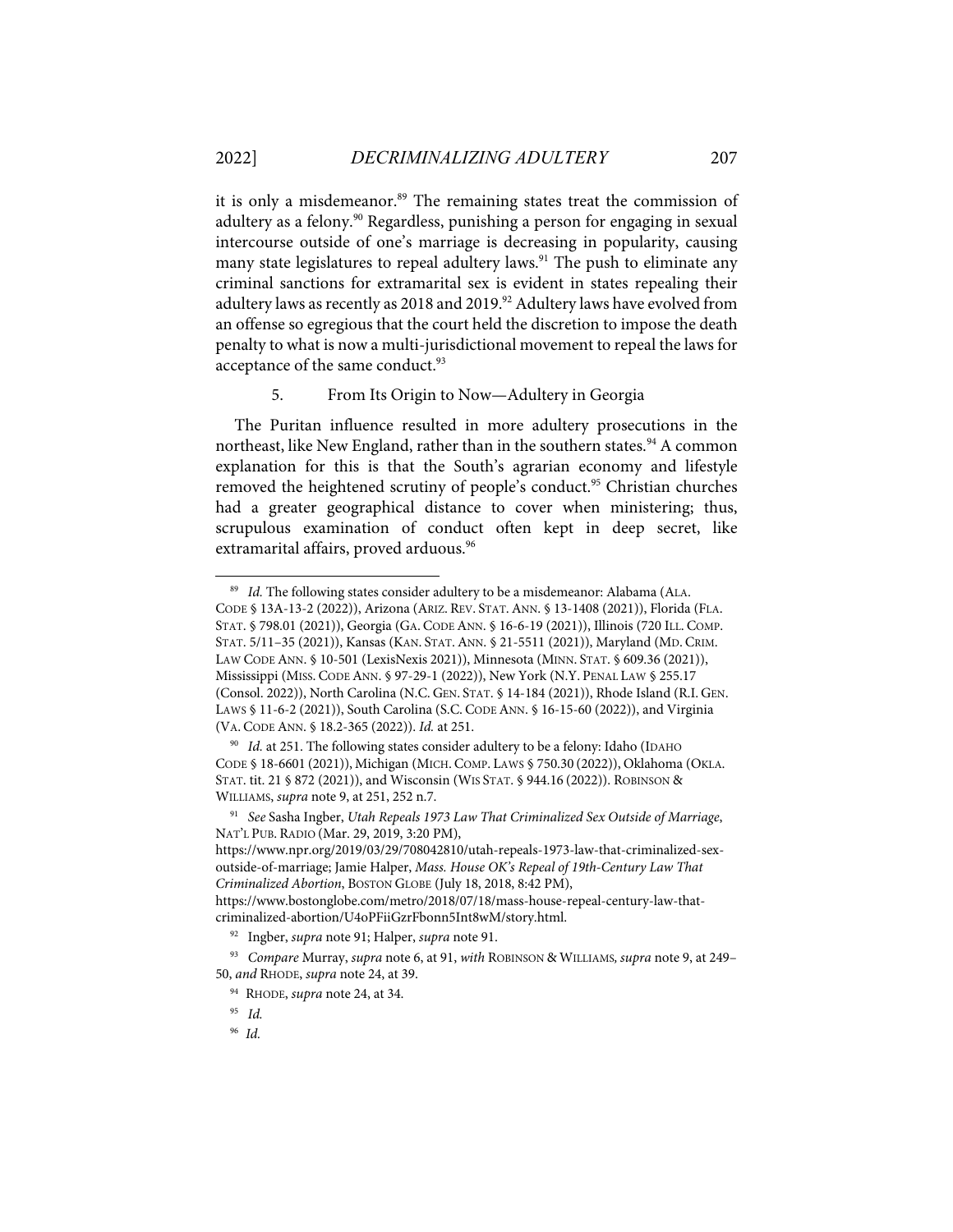Early in Georgia's jurisprudence, adultery was a punishable offense resulting in jail time or a fine.<sup>97</sup> An old codification of Georgia laws, Cobb's Digest, reflected a major change in the middle of the nineteenth century.<sup>98</sup> The law required:

> Any man and woman who shall live together in a state of adultery, or fornication, or of adultery and fornication; or who shall otherwise commit adultery, or fornication, or adultery and fornication, shall be severely indicted, and on conviction, such offenders shall be severely fined or imprisoned in the common jail of the County, or both, at the discretion of the Court: *Provided*, that the fine shall not exceed the sum of \$500, and the imprisonment shall not extend beyond the term of sixty days. But it shall at any time be in the power of the parties to prevent or suspend the prosecution and the punishment, by marriage, if such marriage can be legally solemnized.<sup>99</sup>

The old Georgia law gave great discretion to the courts to determine the severity of one's punishment.<sup>100</sup> The court could order one offender to pay a fine while imprisoning another. $101$ 

Interestingly, the offender could rectify the wrong by marriage. <sup>102</sup> The marriage exception reveals the values of the time. The Georgia Supreme Court's decision in *Cox v. Lanier* revealed that the policy behind the marriage

<sup>97</sup> Cox v. Lanier, 66 S.E. 799, 799 (Ga. 1909). The Georgia Supreme Court noted the adultery statute's exception:

<sup>[</sup>I]n the statute relating to the latter offense (referring to the adultery statute) it is provided that the prosecution may be stopped by the marriage of the parties or a bona fide continuing offer to marry on the part of the seducer, provided that he shall give bond for the maintenance and support of the female and her child or children, if any, for a period of five years, or if he be unable to give bond, that the prosecution shall not be at an end until he shall have lived with the female for five years.

*Id.* at 800.

<sup>98</sup> *See generally* William B. McCash, *Thomas Cobb and the Codification of Georgia Law*, 62 GA. HIST. Q. 9, 9–10, 13 (1978).

<sup>99</sup> Thomas R. R. Cobb, *A Digest of the Statute Laws of the State of Georgia, in Force Prior to the Session of the General Assembly of 1851, with Explanatory Notes and References; and Also, with Notices, Giving the Exposition of the Statutes, by the Supreme Court of the State*, 2 HISTORIC GA. DIGS. & CODES 814-15 (1851) (emphasis in original).

<sup>100</sup> *Id.*

<sup>101</sup> *Id.*

<sup>102</sup> *Id.*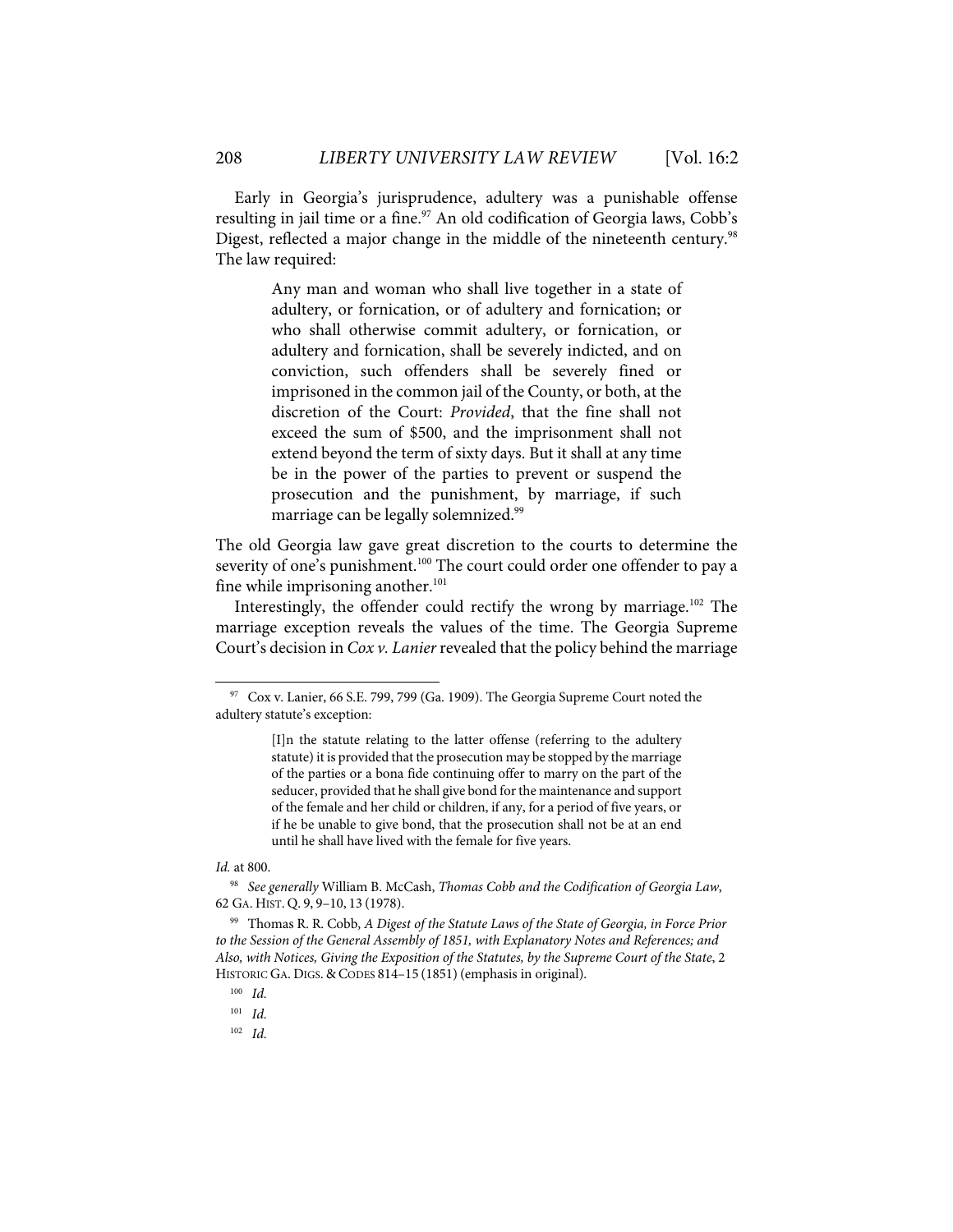exception wasto promote marriage between a man and woman instead of the division that adulterous affairs so often cause.<sup>103</sup>

Under contemporary law, the punishment for adultery is less severe. Currently, Georgia's law prohibiting adultery states: "[a] married person commits the offense of adultery when he voluntarily has sexual intercourse with a person other than his spouse and, upon conviction thereof, shall be punished as for a misdemeanor."104 Georgia also retains a punishment for fornication.<sup>105</sup> Neither law states the marriage exception.<sup>106</sup> The law simply punishes adultery and fornication with a fine or up to a year in prison without any exception.<sup>107</sup>

For many years, Georgia law allowed for the non-cheating spouse to recover from the other sexual participant in the affair through the tort of alienation of affections. <sup>108</sup> The non-cheating spouse has "[a] cause for alienation of affections accrues when there has been a loss of consortium. A loss of consortium has been defined as a loss of the love, society, companionship, and comfort of the wife or husband."109 However, the Georgia legislature repealed the tort in 1979.<sup>110</sup> The state legislature repealed all rights of actions for adultery, alienation of affections, and criminal conversations.111 Notably, it retained the criminal prohibition against adultery.112 Unlike many preceding legal systems, the punishment for infraction is the same irrespective of the offender's gender.<sup>113</sup> Georgia is one of several states that prohibits extramarital sexual intercourse, but that number is ever decreasing.<sup>114</sup>

<sup>103</sup> Cox v. Lanier, 66 S.E. 799, 799 (Ga. 1909).

<sup>104</sup> GA. CODE ANN. § 16-6-19 (2021). Heterosexual and homosexual extramarital, sexual affairs are punished equally; therefore, the former inequalities based on gender do not currently persist. Owens v. Owens, 274 S.E.2d 484, 485–86 (Ga. 1981).

<sup>105</sup> GA. CODE ANN. § 16-6-18 (2021). "An unmarried person commits the offense of fornication when he voluntarily has sexual intercourse with another person and, upon conviction thereof, shall be punished as for a misdemeanor." *Id.*

<sup>106</sup> *See* GA. CODE ANN. §§ 16-6-18, 16-6-19 (2021).

<sup>107</sup> GA. CODE ANN. §§ 16-6-18, 16-6-19 (2021).

<sup>&</sup>lt;sup>108</sup> Brown v. Hauser, 292 S.E.2d 1, 2 (Ga. 1982).

<sup>109</sup> *Id.* at 2.

<sup>110</sup> *Id.*

<sup>111</sup> GA. CODE ANN. § 51-1-17 (2021).

<sup>112</sup> GA. CODE ANN. § 16-6-19 (2021).

<sup>113</sup> GA. CODE ANN. §§ 16-6-18, 16-6-19 (2021).

<sup>114</sup> ROBINSON & WILLIAMS, *supra* note 9, at 249, 251.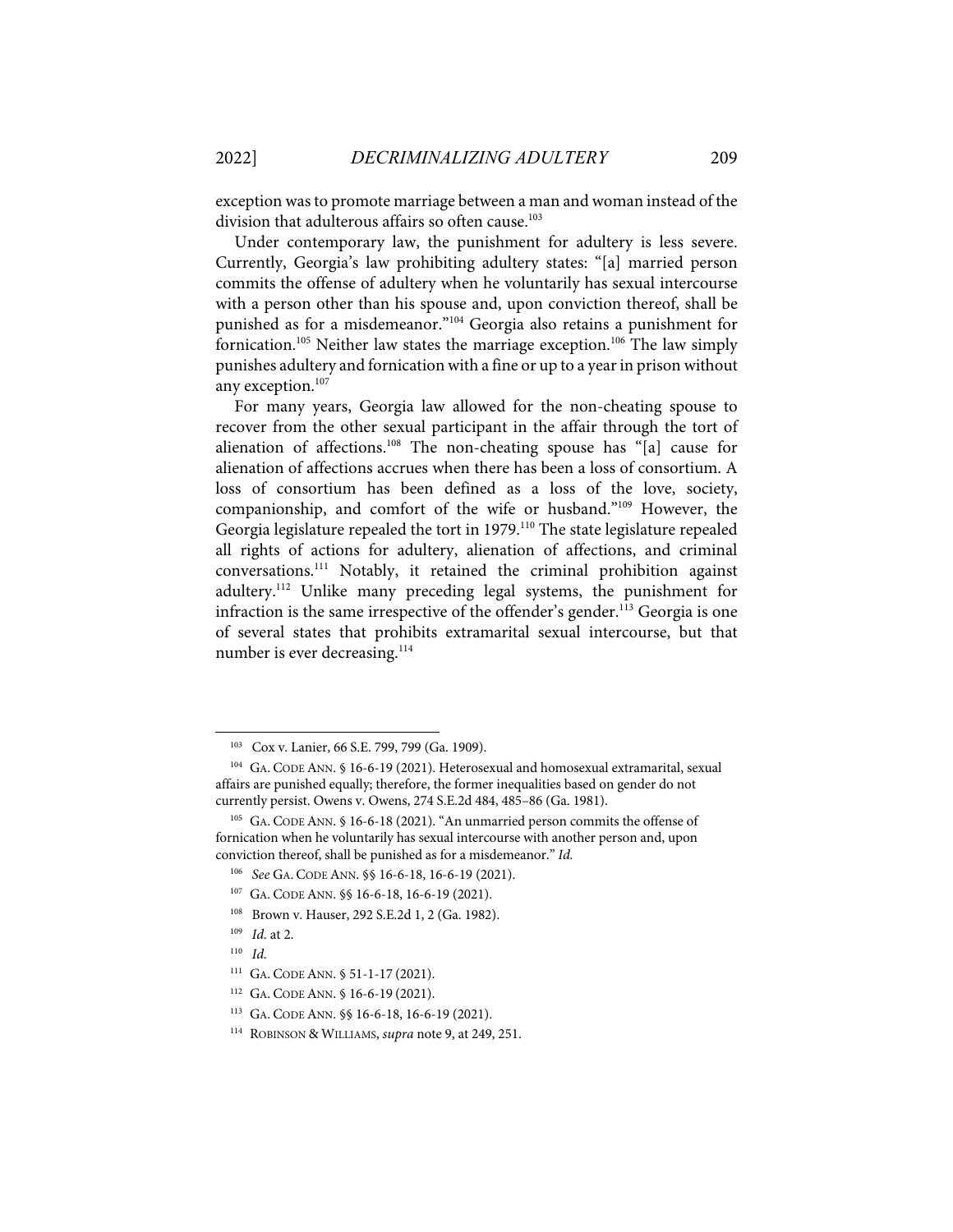#### B. *The Purpose of Proscribing Adultery—the Value of Marriage*

With a working understanding of adultery laws, the "why" behind enactment is imperative to understand. What purpose underlies adultery laws? Simply put, adultery laws proscribe the conduct that can fracture a marriage—one spouse temporarily exiting the bounds of the civil union for sexual satisfaction.<sup>115</sup>

As evident throughout the history of adultery laws, civilizations have long valued marriage.<sup>116</sup> Lawmakers recognize that adultery leads to divorce and domestic violence.117 However, if legislators repeal adultery laws, does the value of marriage change? Despite the historical and familial importance of marriage, does American society now believe that marriage is no longer valuable or needed for a prosperous society?

#### 1. Statistics of the Current American Perspective of Marriage

The push to repeal adultery laws does not indicate that Americans disfavor marriage or no longer see the value in it.<sup>118</sup> Americans are still marrying. A recent survey by Pew Research Center reveals that 50% of the American population that is eighteen or older is married.<sup>119</sup> This percentage is down from 1990, when 58% of Americans were married.<sup>120</sup> The percentage for newly married couples may have faltered, but the rate of remarriage for couples following a divorce has increased in the past decade.<sup>121</sup> The relevant statistics are not limited to only the 50% of Americans who are over eighteen years-old that are married. The statistics also reveal what the other 50% perceive about the importance of marriage. Why are they not marrying? What are their perceptions of marriage?

Only 14% of the unmarried population claim that they truly do not want to get married.<sup>122</sup> The remaining 85% state that they either want to get

<sup>115</sup> *See* RHODE, *supra* note 24, at 3.

<sup>116</sup> *See id*. at 24–60.

<sup>117</sup> *See id.* at 3.

<sup>118</sup> *See* A.W. Geiger & Gretchen Livingston, *8 Facts About Love and Marriage in America*, PEW RSCH. CTR.(Feb. 13, 2019), https://www.pewresearch.org/fact-tank/2019/02/13/8-factsabout-love-and-marriage/ (indicating that polls are showing Americans continue to marry).

<sup>119</sup> *Id*.; Kim Parker & Renee Stepler, *As U.S. Marriage Rate Hovers at 50%, Education Gap in Marital Status Widens*, PEW RSCH. CTR. (Sept. 14, 2017),

https://www.pewresearch.org/fact-tank/2017/09/14/as-u-s-marriage-rate-hovers-at-50 education-gap-in-marital-status-widens/.

<sup>120</sup> Geiger & Livingston, *supra* note 118.

<sup>121</sup> *Id.*

<sup>122</sup> Parker & Stepler, *supra* note 119.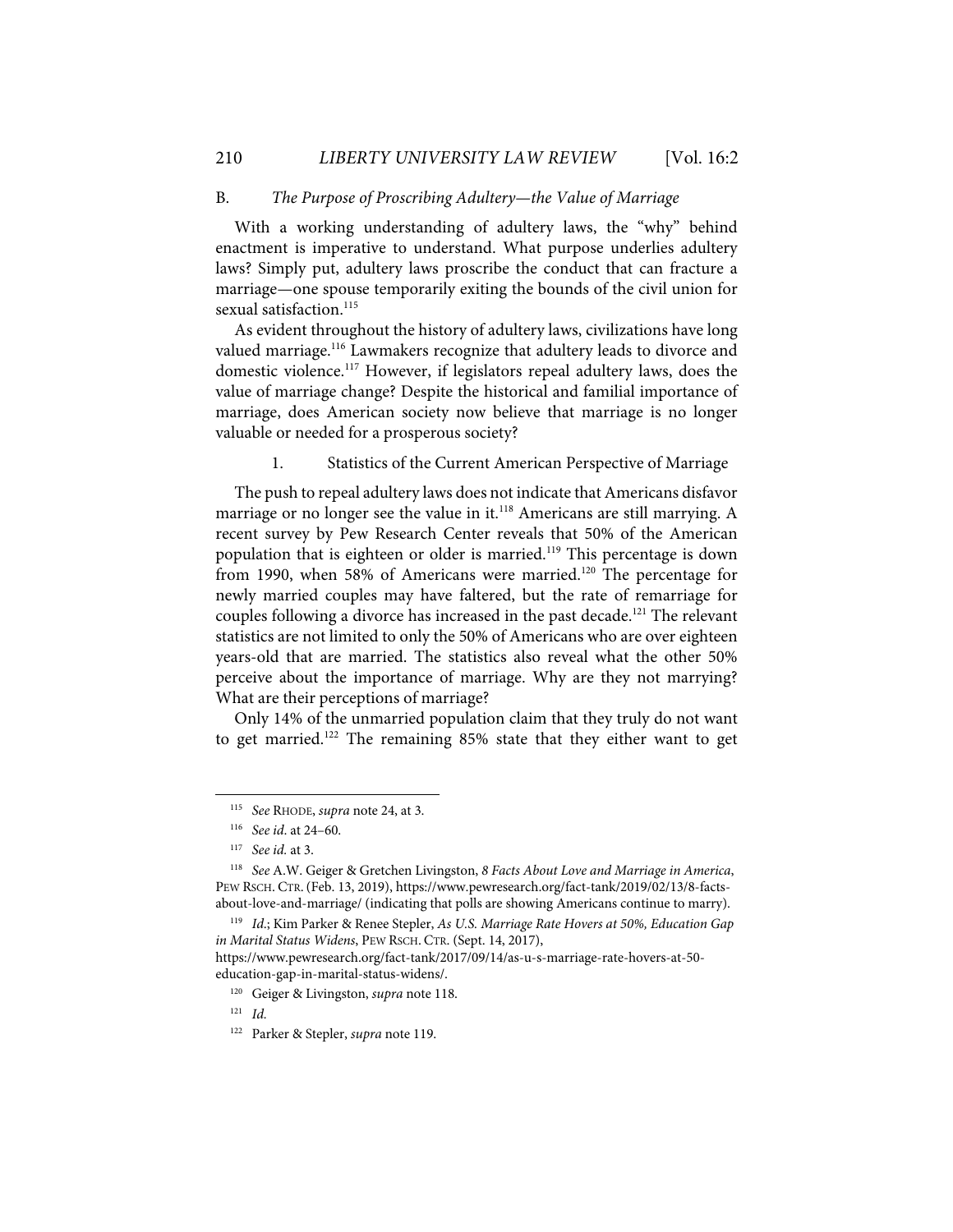married or are undecided.<sup>123</sup> The consistent theme for the unmarried individual who wants to be married but has yet to say "I do" is that the person has not found who he or she believes to be the right spouse.<sup>124</sup> These people constitute about 72% of the unmarried population.<sup>125</sup> The remaining unmarried population typically cite lack of finances and hesitancy to slow down and start a family as reasons for not marrying.<sup>126</sup> Therefore, while the statistics indicate less people are marrying today than thirty years ago, the statistics do not indicate that Americans no longer marry for lack of value found in marriage.<sup>127</sup>

Therefore, the declining marriage rate is deceiving. A decline in marriages does not necessarily equate to the devaluation of marriage in American society. Many people who have not had the legal ability to marry for some part of history fight for the right to marry.<sup>128</sup> And those who are unmarried have yet to find the right person or remain unsure as to whether marrying is right for them in their present financial or personal situation.<sup>129</sup>

> 2. The American Legal System's Approval and Encouragement of Marriage

While statistics are helpful in attempting to quantify the general population's perspective on marriage, the American legal system is a reflection that people, through their representatives in the state and federal legislatures, value marriage. Throughout states' legal codes and the United States Code, provisions exist to protect and encourage marriages.<sup>130</sup> Under federal law, a few examples include provisions in the Internal Revenue Code providing favorable tax treatment to married couples<sup>131</sup> and evidentiary rules and privileges protecting spouses from testifying against one another in a court of law.132

<sup>&</sup>lt;sup>123</sup> Id. The numbers do not add up to 100% for rounding purposes.

<sup>124</sup> *Id*.

<sup>125</sup> *Id.*

<sup>126</sup> *Id.*

<sup>127</sup> *See generally id*.

<sup>128</sup> Obergefell v. Hodges, 576 U.S. 644, 651–52 (2015).

<sup>129</sup> *See* Parker & Stepler, *supra* note 119.

<sup>130</sup> *See* I.R.C. § 121; *see also* GA. CODE ANN. § 19-3-6 (2021).

<sup>131</sup> *See* I.R.C. § 121.

<sup>132</sup> FED. R. EVID. 501 ("The common law—as interpreted by United States courts in the light of reason and experience—governs a claim of privilege unless any of the following provide otherwise: the United States Constitution; a federal statute; or rules prescribed by the Supreme Court. But in a civil case, state law governs privileges regarding a claim or defense for which state law supplies the rule of decision."). In *Wolfe v. United States*, the Supreme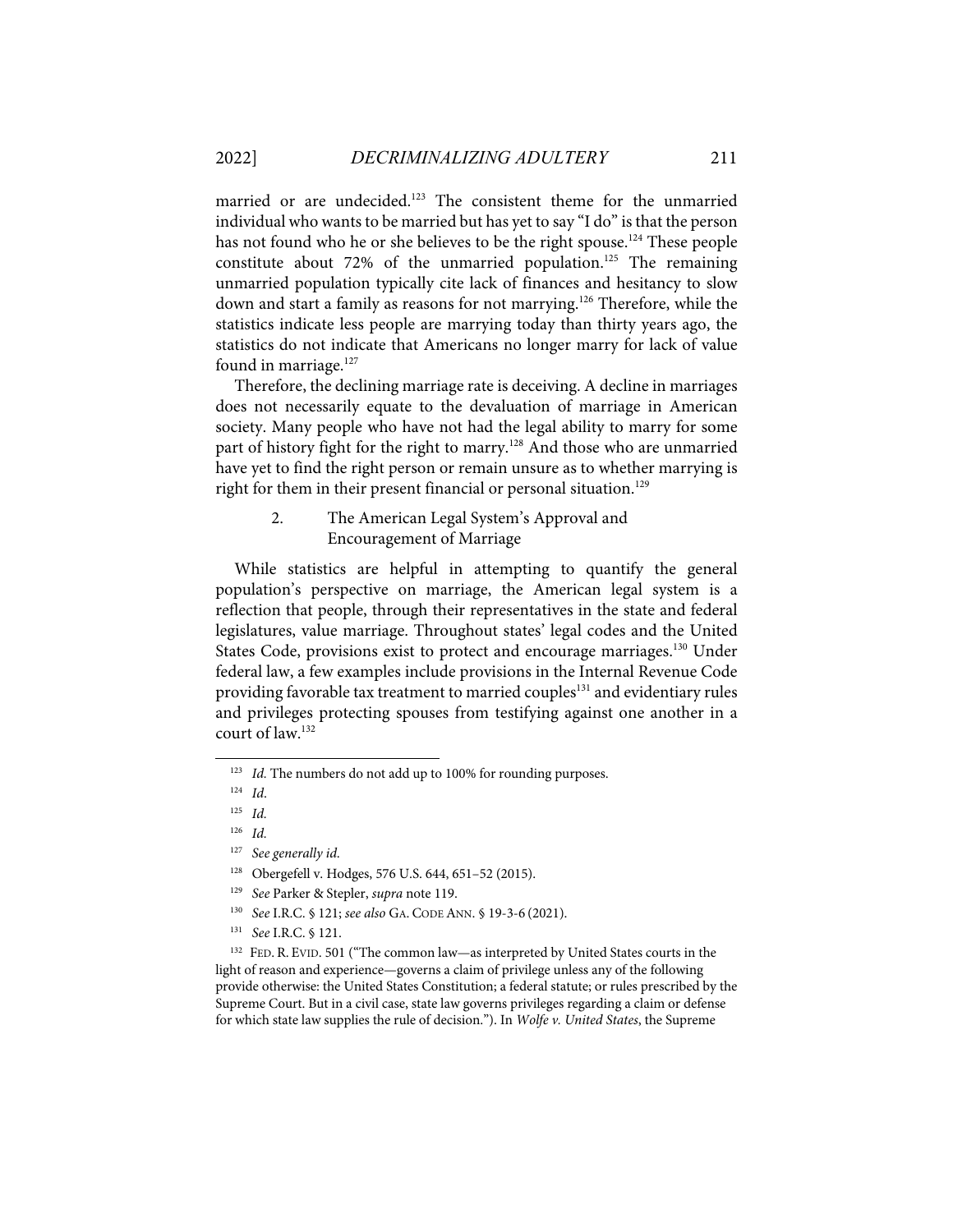A simple example of favorable treatment towards marriage is found in the Internal Revenue Code.<sup>133</sup> If a husband and wife sell their principal place of residence, they can exclude up to \$500,000 from income on their jointly filed tax return.<sup>134</sup> An unmarried, single filer can only exclude \$250,000.<sup>135</sup> For a married couple to utilize this favorable tax provision, they must meet three requirements: use, ownership, and a two-year gap between filing and the last time either spouse used the exclusionary provision.<sup>136</sup> However, Congress favors married couples even more because both spouses must use the property as their principal place of residence without using the exclusion in the past two years.<sup>137</sup> Yet, only one of them has to own the property.<sup>138</sup> Therefore, both spouses do not have to meet the requirements of the exclusionary provision.<sup>139</sup>

The unmarried, single filer does not receive the same favorable tax treatment. Instead, the single filer must meet all three requirements to achieve eligibility for the income exclusion—use, ownership, and a two-year period from the last time that the person used the exclusion.<sup>140</sup> This is only one example of the tax code providing favorable treatment for married couples over single filers. Therefore, dissimilar treatment exists between the married and unmarried in American tax law.

Another example of the American legal system's favorable treatment of marriage arises in federal evidentiary rules. Federal<sup>141</sup> and state<sup>142</sup> evidentiary rules protect the communications between a husband and wife as

- <sup>137</sup> *Id.*
- <sup>138</sup> *Id.*
- 139 I.R.C. § 121.
- <sup>140</sup> *Id.*
- <sup>141</sup> *See* sources cited *supra* note 132.

Court "recognized that a confidential communication between husband and wife was privileged." Blau v. United States, 340 U.S. 332, 333 (1951) (citing Wolfe v. United States, 291 U.S. 7 (1934)). In *Hawkins v. United States*, the Supreme Court recognized the spousal privilege allowing for spouses to avoid having to testify against one another in court. Hawkins v. United States, 358 U.S. 74, 77–78 (1958).

<sup>133</sup> *See* I.R.C. § 121.

<sup>134</sup> *Id.*

<sup>135</sup> *Id.*

<sup>136</sup> *Id.*

<sup>&</sup>lt;sup>142</sup> GA. CODE ANN. § 24-5-501(a)(1) (2021) ("There are certain admissions and communications excluded from evidence on grounds of public policy, including, but not limited to, the following: (1) Communications between husband and wife . . . ."). *See generally* GA. CODE ANN. § 24-5-503 (2021). "A husband and wife shall be competent but shall not be compellable to give evidence in any criminal proceeding for or against each other." GA. CODE ANN. § 24-5-503(a) (2021).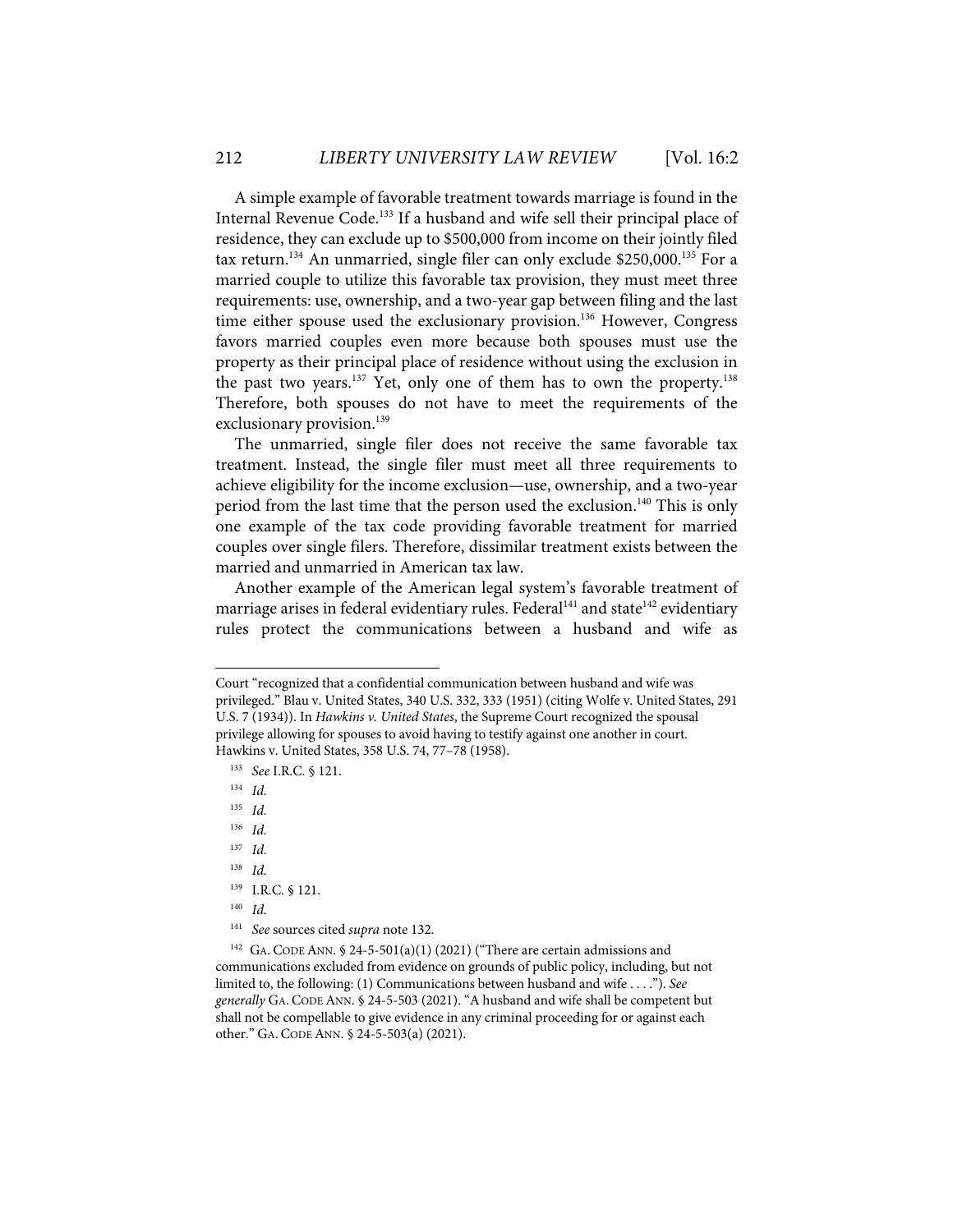confidential communications. This means that statements between a husband and wife that are intended to be confidential cannot be admitted as evidence in a court of law.<sup>143</sup>

Evidentiary rules provide further protection for the spouses in a courtroom. The spousal privilege prevents spouses from testifying against one another in a criminal matter.144 In *Hawkins v. United States*, a foundational case for the spousal privilege, the Supreme Court recognized that "[t]he basic reason the law has refused to pit wife against husband or husband against wife in a trial where life or liberty is at stake was a belief that such a policy was necessary to foster family peace  $\dots$ ."<sup>145</sup> In a later case, the Supreme Court stated that "[t]he modern justification for this privilege against adverse spousal testimony is its perceived role in fostering the harmony and sanctity of the marriage relationship."<sup>146</sup>

However, spousal privilege is not absolute. In *Hawkins*, the Supreme Court allowed for a spouse to testify if he or she voluntarily provides the testimony.147 In *Trammel v. United States*, the Supreme Court modified the spousal privilege to vest the privilege in the witness-spouse.<sup>148</sup> The Court did so because it encouraged "marital harmony."149 After *Trammel*, spouses still had the right to assert spousal privilege and avoid testifying against one another in a court of law, but one spouse could voluntarily testify if he or she believed that the testimony must be heard regardless of what the other spouse on trial thought.

As the Supreme Court stated in *Hawkins*, the policy behind this privilege represents protection for the sanctity of marriage.150 The law does not hinder a spouse in an abusive marriage from achieving justice for him or herself. The witness-spouse's ability to waive the privilege encourages a marriage without abuse, as the abuser is aware that the victimized spouse may testify in court against him or her.

State legislatures have also demonstrated approval and encouragement for marriages. Specifically, Georgia has made efforts to promote marriage.<sup>151</sup> In 1863, the state legislature enacted what is currently Georgia Code § 19-3-6. The statute states:

<sup>143</sup> *See* FED. R. EVID. 501; GA. CODE ANN. § 24-5-501 (2021).

<sup>144</sup> Hawkins v. United States, 358 U.S. 74, 77 (1958).

<sup>145</sup> *Id.*

<sup>146</sup> Trammel v. United States, 445 U.S. 40, 44 (1980).

<sup>147</sup> *Hawkins*, 358 U.S. at 77.

<sup>148</sup> *Trammel*, 445 U.S. at 53.

<sup>149</sup> *Id.*

<sup>150</sup> *Hawkins*, 358 U.S. at 77.

<sup>151</sup> *See* GA. CODE ANN. § 19-3-6 (2021).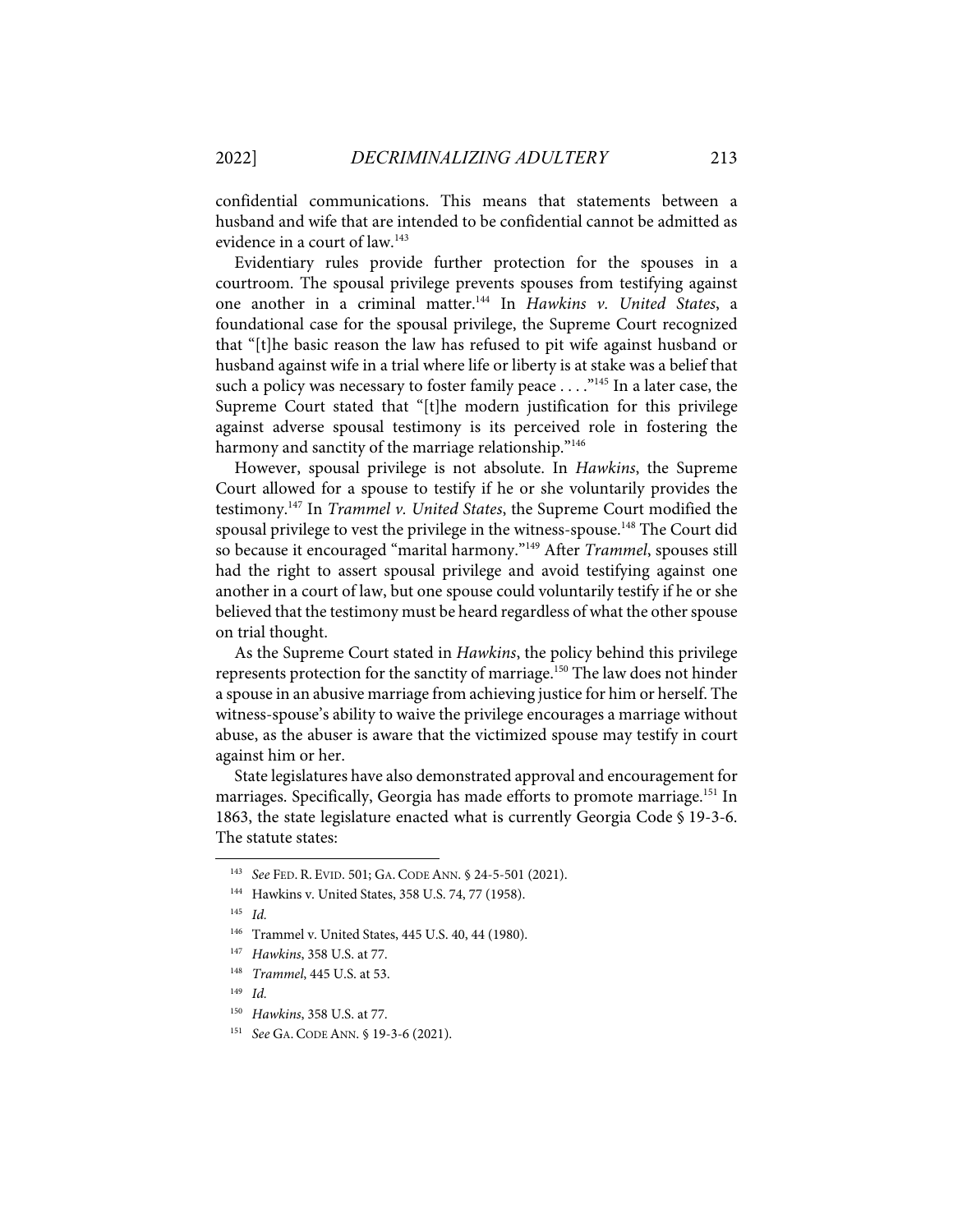*Marriage is encouraged by law*. Every effort to restrain or discourage marriage by contract, condition, limitation, or otherwise shall be invalid and void, provided that prohibitions against marriage to a particular person or persons or before a certain reasonable age or other prudential provisions looking only to the interest of the person to be benefitted and not in general restraint of marriage will be allowed and held valid.<sup>152</sup>

The statute explicitly states the lawmakers' intent to promote marriage. <sup>153</sup> As evidenced by the first sentence of the statute,<sup>154</sup> marriage is so important that the legislature encourages it and removes possible obstructions within reason.155 The state legislature goes so far as to explicitly invalidate any private agreement that would possibly hinder someone's right to marry, short of that agreement being made on the basis of a valid and reasonable concern, like the age of a person wanting to marry.<sup>156</sup> Section 19-3-6 is only one indicia of Georgia's desire to promote marriage.<sup>157</sup>

Another example includes a married couple's entitlement to interspousal tort immunity.158 Interspousal tort immunity prevents one spouse from bringing suit against the other spouse for a personal tort.<sup>159</sup> However, "where the traditional policy reasons for applying interspousal tort immunity are absent, i.e., where there is no marital harmony to be preserved and where there exists no possibility of collusion between the spouses[,]" interspousal immunity does not apply. <sup>160</sup> Therefore, Georgia attempts to protect spouses from discord in their relationship by barring lawsuits between them, unless the marriage is abusive.

The Georgia legislature, through legislation, favors married couples and widows over creditors in estate administration.<sup>161</sup> Estate administration law provides means of ensuring a widow receives the property of his or her

- 156 GA. CODE ANN. §§ 19-3-6, 19-3-7 (2021).
- <sup>157</sup> *See* GA. CODE ANN. § 19-3-6 (2021).
- 158 GA. CODE ANN. § 19-3-8 (2021).
- 159 Shoemake v. Shoemake, 407 S.E.2d 134, 134 (Ga. Ct. App. 1991).

161 GA. CODE ANN. § 53-3-1(b)–(c) (2021).

<sup>152</sup> GA. CODE ANN. § 19-3-6 (2021) (emphasis added); *see* GA. CODE ANN. § 19-3-7 (2021) ("The policy of the law being opposed equally to restrictions on marriage and to marriages not the result of free choice, all contracts or bonds made to hinder or to force marriage are deemed fraudulent and void.").

<sup>153</sup> *See* GA. CODE ANN. § 19-3-6 (2021).

<sup>154</sup> *Id.*

<sup>155</sup> *Id.*; GA. CODE ANN. § 19-3-7 (2021).

<sup>160</sup> *Id.*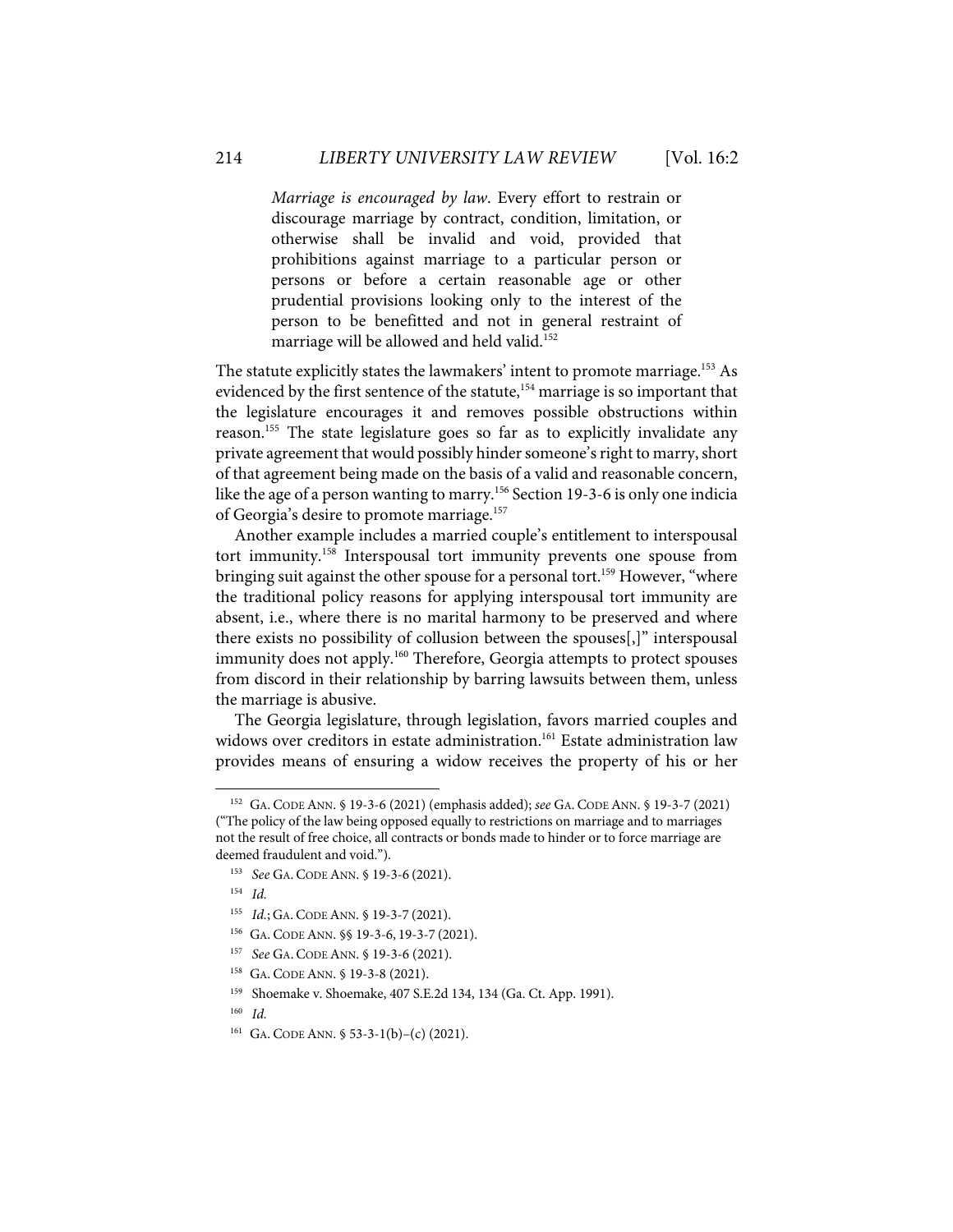deceased spouse.162 Under Georgia intestacy law, if one spouse dies without a will, the other spouse is considered an heir to the decedent's estate.<sup>163</sup> Even if there are children, the living spouse shall share the estate equally with the children to the extent that he or she does not have less than one-third of it.<sup>164</sup>

Furthermore, once death undesirably extinguishes a marriage, Georgia provides a way for the living spouse to have access to the decedent's estate without undergoing the financially and emotionally exhausting probate process in § 53-3-1 of the Georgia Code. The probate court provides access to the living spouse upon the court granting a petition for year's support.<sup>165</sup> In this petition, the spouse will include all items that are necessary for a year's support.<sup>166</sup> If the court grants the petition, all title to the property vests in the living spouse.<sup>167</sup> Most importantly, when a court grants a petition for a year's support, the living spouse receives access to the deceased spouse's estate before any unsecured creditor.<sup>168</sup>

The Georgia legislature prioritizes the widow or widower over creditors because it recognizes that one spouse may have relied on the other to provide for the family.<sup>169</sup> The living spouse has first access to ensure that he or she continues to live the life that person lived with the deceased spouse. The livelihood of the family and spouse and sympathy for the widow or widower outweigh the interests of the creditor no matter the amount or size of the debt. Only after the living spouse receives all that he or she may need for twelve months can the creditors begin knocking on the door of the estate to satisfy any debts owed. $^{170}$ 

The United States continues to value marriage. Statistics reveal that even while people are hesitant to marry early on in their lives, couples that were once formerly married are remarrying.<sup>171</sup> Further, a Pew Research study indicates that while some people remain unmarried, their major contention

<sup>162</sup> *Id.*

<sup>&</sup>lt;sup>163</sup> GA. CODE ANN. § 53-2-1(c) (2021).

<sup>164</sup> *Id.*

<sup>165</sup> GA. CODE ANN. § 53-3-5 (2021). Georgia allows for widows and minor children to petition the court for year's support. *Id.* However, for purposes of this Article, the widow's accessibility to her husband's estate is only relevant.

<sup>166</sup> *Id.*

<sup>167</sup> GA. CODE ANN. § 53-3-9 (2021).

<sup>168</sup> GA. CODE ANN. § 53-3-1 (2021) ("Among the necessary expenses of administration and to be preferred before all other debts or demands, except as specifically provided otherwise in this chapter and notwithstanding any other provision of law to the contrary, is the provision of year's support for the *family*." (emphasis added)).

<sup>169</sup> *See* GA. CODE ANN. § 53-3-1(b)–(c) (2021).

<sup>170</sup> *Id.*

<sup>171</sup> Geiger & Livingston, *supra* note 118.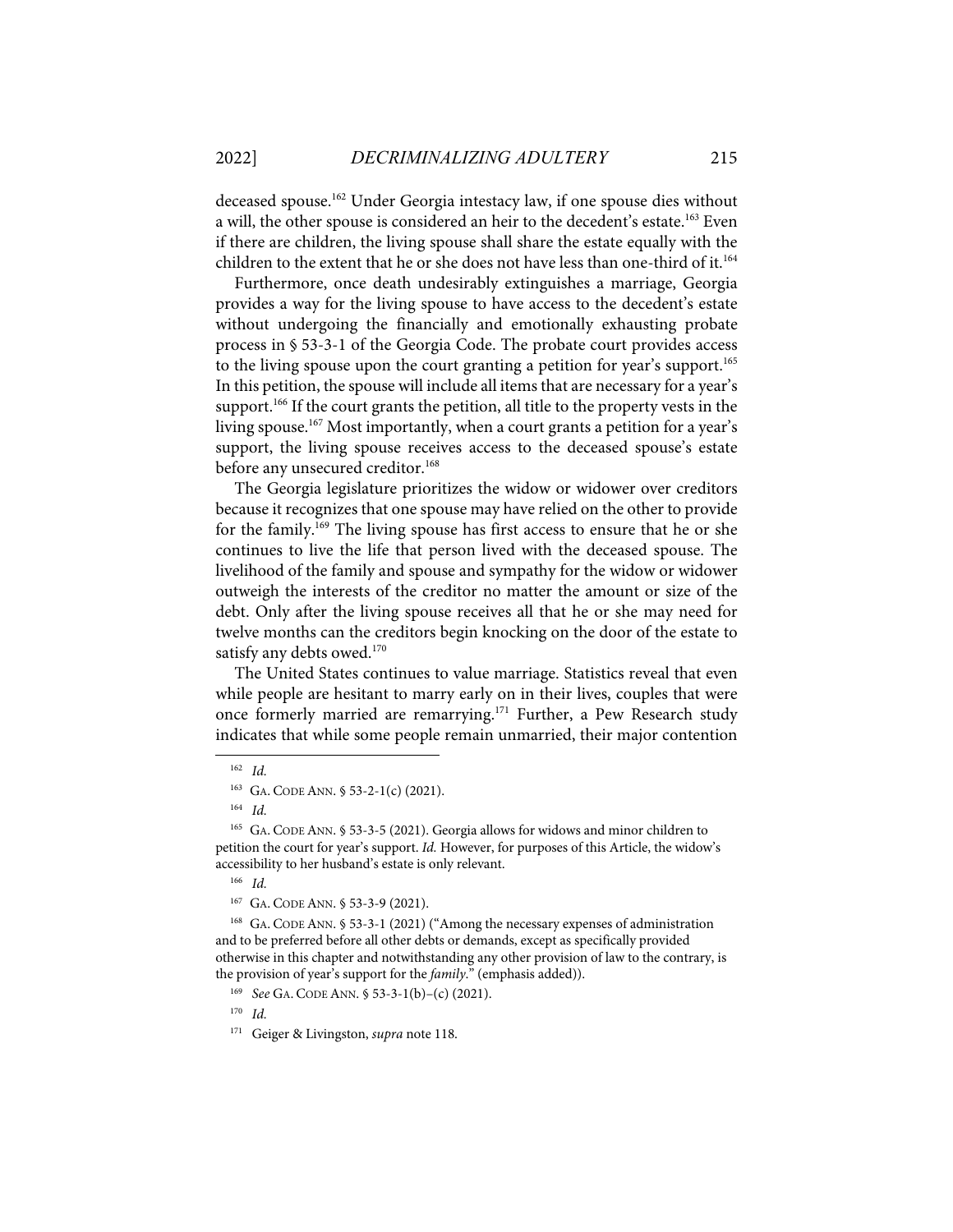is that they have yet to find the right life-partner or remain unsure of where they stand on it.<sup>172</sup> Only a small group truly desires to avoid marriage.<sup>173</sup> While statistics are helpful, the American legal landscape provides further indications that lawmakers have long valued marriage. For instance, Congress demonstrated the value of marriage by providing favorable tax treatment in the Internal Revenue Code<sup>174</sup> and codified protection for spouses through testimonial privileges found in common law.<sup>175</sup> Additionally, the Supreme Court of the United States recognized that, as part of common law, spouses should not be pitted against one another as that would disrupt marital harmony.<sup>176</sup> The Georgia state legislature also values marriage by ensuring a provision for the surviving spouse, even if that means that a creditor has limited access, if any, to the estate.<sup>177</sup> With the history of adultery laws and the value of marriage that remains in American society, it is important to analyze the problems adultery laws create in American jurisprudence.

# III. PROBLEM

Lawmakers enforce the interests of society by enacting laws that encourage or deter particular behavior. Where lawmakers perceive the danger of one kind of conduct, they will impose criminal sanctions to deter other individuals from partaking in the act. Deterrence is achievable only when the laws are enforced and offenders are punished.

Under American jurisprudence, society rigorously protects a person's right to avoid self-incrimination. Following the criminalization of a particular form of conduct, the Constitution provides protection for the offending person. <sup>178</sup> The person may "plead the Fifth." The Fifth Amendment provides a person the right not to incriminate him or herself.<sup>179</sup> In application, the police or prosecutor may interrogate a suspect, but the suspect can "plead the Fifth" and avoid self-incrimination.

The Fifth Amendment and adultery have an important intersection. In Georgia, because adultery is a crime, a person may choose not to testify that he or she had an extramarital affair to avoid self-incrimination. This is a powerful tool in the context of divorce proceedings.

<sup>172</sup> Parker & Stepler, *supra* note 119.

<sup>173</sup> *Id.*

<sup>174</sup> *See* I.R.C. § 121.

<sup>175</sup> *See* sources cited *supra* note 132.

<sup>176</sup> Hawkins v. United States, 358 U.S. 74, 77 (1958).

<sup>177</sup> *See* GA. CODE ANN. § 53-3-1 (2021).

<sup>&</sup>lt;sup>178</sup> U.S. CONST. amend. V.

<sup>179</sup> *Id.*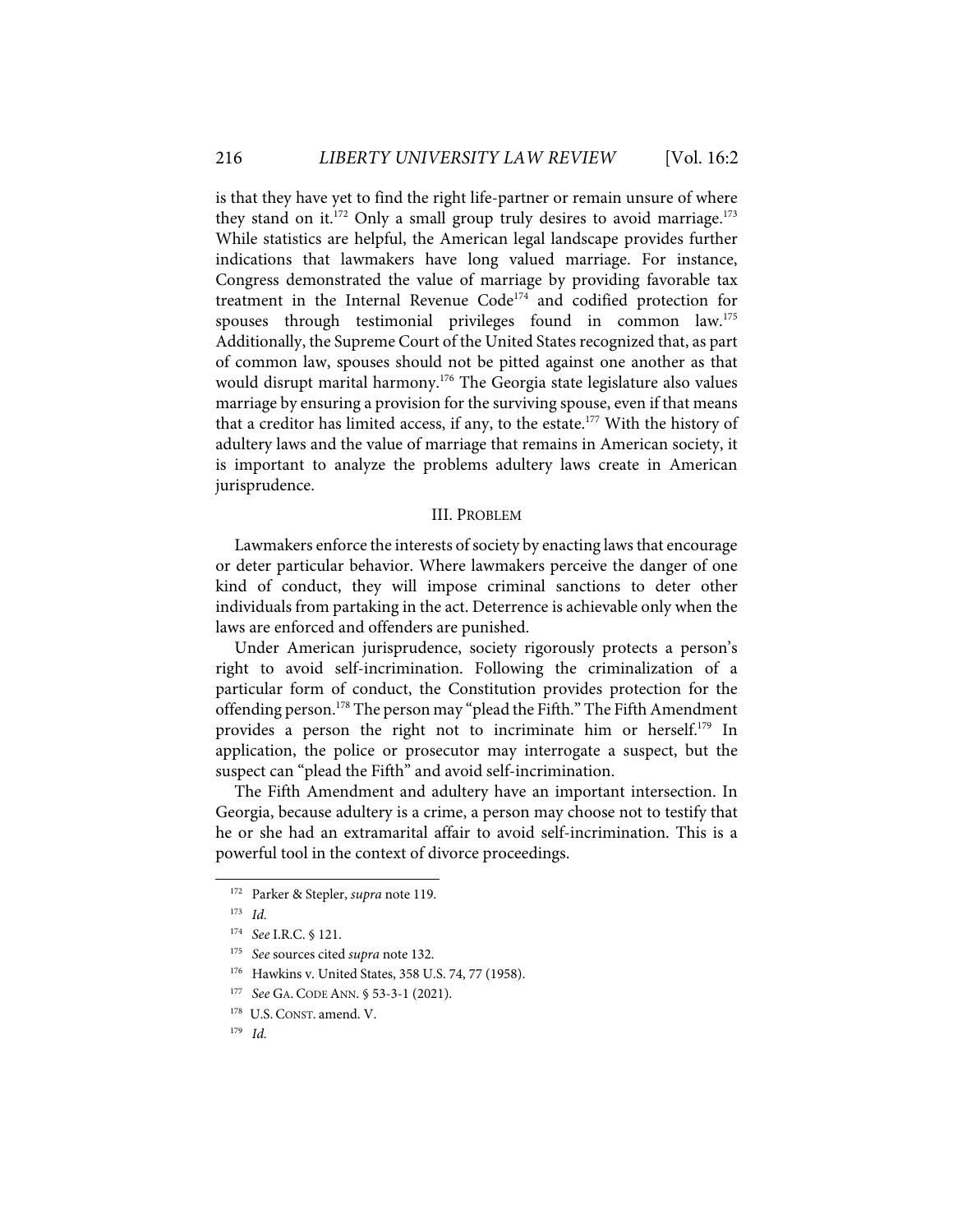The inability to prove adultery can have a lasting impact. A spouse's ability to obtain alimony is affected by whether it can be proven that the spouse committed adultery.<sup>180</sup> If the spouse committed adultery, that spouse is no longer entitled to alimony.<sup>181</sup> However, the Fifth Amendment provides protection for that spouse.<sup>182</sup> Neither the cheating spouse nor the adultererpartner will have to divulge that he or she engaged in an extramarital affair because, if the spouse testified, the spouse would self-incriminate. All the spouse must do is simply plead the Fifth Amendment. Therefore, the intersection of the Fifth Amendment and adultery is counteractive under the current law governing alimony and divorce law. A cheating spouse who violated the law can use that violation as legal protection to receive alimony even though they were not originally entitled to alimony because of the adulterous behavior.

Legislatures statutorily outlawed adultery to deter the behavior that so often fractures marriages. Criminalizing adultery effectively deterred the conduct in early American history when people were frequently tried and convicted for it. But now, few prosecutions for adultery occur. Prosecutors are weary of attempting to charge and prove the crime of adultery or, pessimistically, prosecutors are politically motivated to avoid enforcing the crime of adultery in view of their pending elections. As elected officials, they may believe that prosecuting an adulterous affair will alienate a large segment of the voting population. The lack of enforcement frustrates the law's purpose—deterrence.

The repeal of adultery laws is necessary because they are no longer serving their purpose. Although deterrence was the intended function of adultery laws, people are using the intersection of the Fifth Amendment and the criminalization of adultery to secure alimony that they are otherwise no longer entitled to while relishing in their constitutional excuse to avoid testifying about their unfaithfulness in open court. Another reason for the lack of enforcement is that without direct testimonial evidence, the prosecutor must use circumstantial evidence. Case law on adultery law reveals the difficulty in proving an act done in secret by circumstantial evidence. Therefore, a call to repeal the criminalization of adultery is necessary, as its ineffectiveness frustrates other areas of law.

#### A. *Intersection of Divorce and Adultery Laws*

An adulterous affair often leads to divorce. A common misconception is

<sup>180</sup> GA. CODE ANN. § 19-6-1(b) (2021).

<sup>181</sup> *Id.*

<sup>&</sup>lt;sup>182</sup> U.S. CONST. amend. V.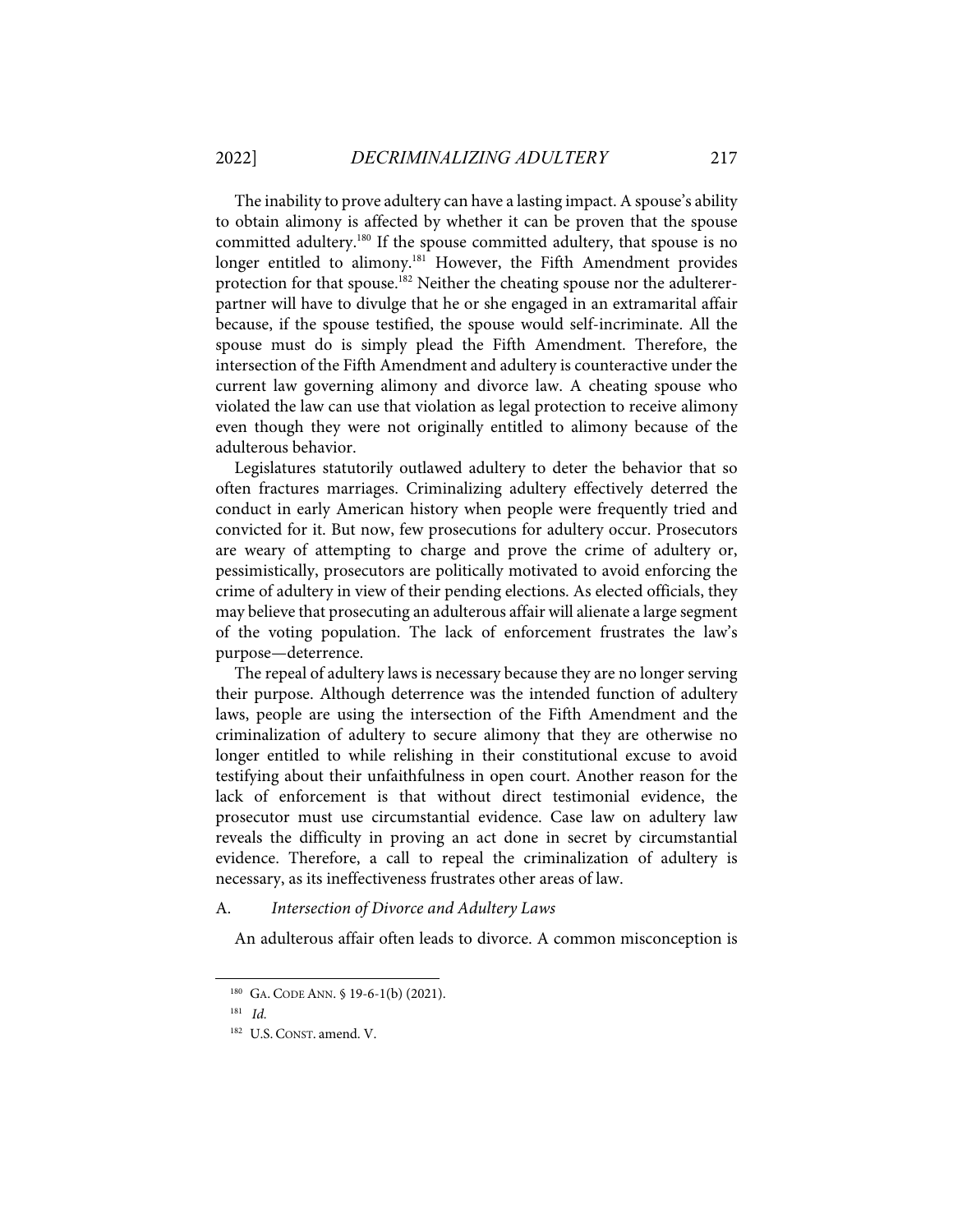that divorces are acceptable for any and every reason under the law. This is not true. The court will grant a divorce based on one of the grounds found in Georgia Code § 19-5-3.<sup>183</sup> The statute specifically authorizes adultery as an acceptable reason for divorce.<sup>184</sup>

Divorces create tension and bitterness as property is separated and, in some cases, one spouse must continue providing financially for the other spouse, which is referred to as alimony.<sup>185</sup> In Georgia, lawmakers sought to discourage adultery, so the legislature enacted a law eliminating a spouse's ability to obtain alimony should a spouse commit adultery.186 The policy underlying the law is to ensure that a spouse who has not worked can still maintain his or her lifestyle that the person enjoyed with the other spouse.

If one spouse commits adultery, the legislature deemed it just that the cheating spouse should not receive financial assistance from the noncheating spouse.187 To do otherwise would seem to condone the behavior and serve as a punishment to the non-cheating spouse. Unfortunately, noncheating spouses sometimes have to provide alimony to the cheating spouse because of the Fifth Amendment and the criminalization of adultery.

*Id.* (emphasis added).

<sup>184</sup> *Id.*

<sup>&</sup>lt;sup>183</sup> GA. CODE ANN. § 19-5-3 (2021). The statute provides:

The following grounds shall be sufficient to authorize the granting of a total divorce: (1) [i]ntermarriage by persons within the prohibited degrees of consanguinity or affinity; (2) [m]ental incapacity at the time of the marriage; (3) [i]mpotency; (4) [f]orce, menace, duress, or fraud in obtaining the marriage; (5) [p]regnancy of the wife by a man other than the husband, at the time of the marriage, unknown to the husband; (6) *[a]dultery in either of the parties after marriage*; (7) [w]illful and continued desertion by either of the parties for the term of one year; (8) [t]he conviction of either party for an offense involving moral turpitude, under which he is sentenced to imprisonment in a penal institution for a term of two years or longer; (9) [h]abitual intoxication; (10) [c]ruel treatment, which shall consist of the willful infliction of pain, bodily or mental, upon the complaining party, such as reasonably justifies apprehension of danger to life, limb, or health; (11) [i]ncurable mental illness...; (12) [h]abitual drug addiction, which shall consist of addiction to any controlled substance as defined in Article 2 of Chapter 13 of Title 16; or (13) [t]he marriage is irretrievably broken. Under no circumstances shall the court grant a divorce on this ground until not less than 30 days from the date of service on the respondent.

<sup>185</sup> GA. CODE ANN. § 19-6-1(a) (2021) ("Alimony is an allowance out of one party's estate, made for the support of the other party when living separately. It is either temporary or permanent.").

<sup>186</sup> GA. CODE ANN. § 19-6-1(b) (2021).

<sup>187</sup> *See id.*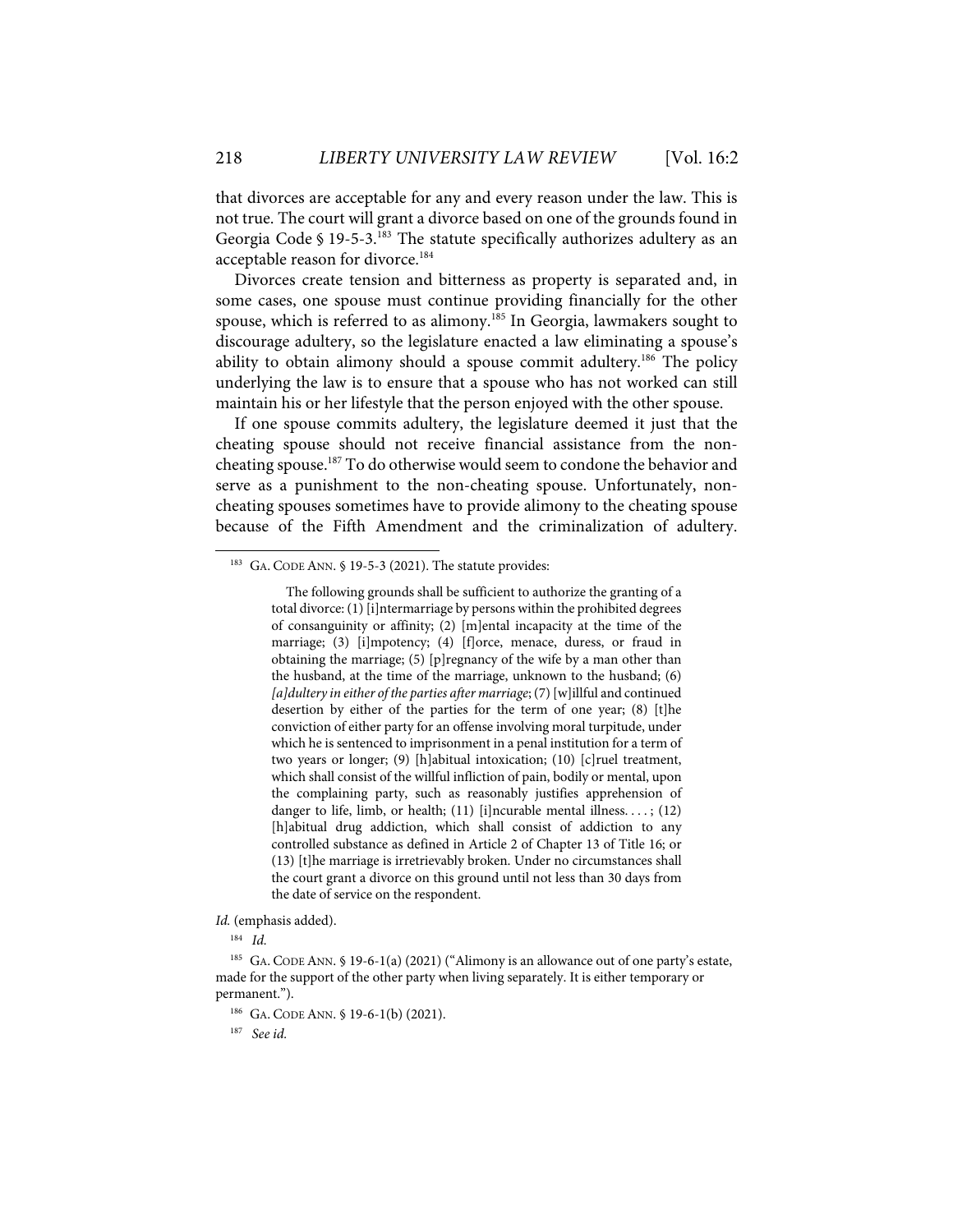Therefore, under the current color of law, the purpose of Georgia Code § 19- 6-1(b) is frustrated.

1. Alimony

A married couple may not generate equivalent levels of income between the two spouses. Historically, a court grants alimony to one spouse who has proven they are dependent on the other spouse's income for support.<sup>188</sup> A basic understanding of alimony is essential to seeing the problematic intersection of Georgia's adultery law, the Fifth Amendment, and divorce law.

The Georgia Code defines alimony as "an allowance of one party's estate, made for the support of the other party when living separately."189 An award for alimony can be temporary or permanent in duration.<sup>190</sup> The court in which the divorce proceeding arises examines the circumstances surrounding the divorce and the reason for separating.<sup>191</sup> The court then considers all the available evidence pertaining to the spouse's conduct.<sup>192</sup>

An alimony award is based on "the needs of the party and the ability of the other party to pay."193 A common question arises as to whether the spouse likely paying alimony can adjust his or her assets to reflect a less amount than the spouse actually holds. Anticipating the problem, the Georgia state legislature outlawed "any substantial change in the assets of the party's estate" with exceptions for ordinary business transactions and good faith purchases.194

The intersection of adultery and alimony occurs in Georgia Code § 19-6- 1(b): "A party shall not be entitled to alimony if it is established by a preponderance of the evidence that the separation between the parties was caused by that party's *adultery* or desertion."195 Based on the plain reading of the statute, if the non-cheating spouse can prove by a preponderance of the evidence that the other spouse committed adultery, the cheating spouse is not

<sup>188</sup> *See* GA. CODE ANN. § 19-6-1(a) (2021); Lloyd v. Lloyd, 189 S.E. 903, 904 (Ga. 1937) ("The term [alimony] is derived from a Latin word which primarily meant to nourish; that is to supply the necessities of life. It was introduced into divorce proceedings by the early ecclesiastical courts of England . . . .").

<sup>&</sup>lt;sup>189</sup> GA. CODE ANN. § 19-6-1(a) (2021).

<sup>190</sup> *Id*.

<sup>191</sup> GA. CODE ANN. § 19-6-1(b) (2021).

<sup>192</sup> GA. CODE ANN. § 19-6-1(c) (2021).

<sup>193</sup> *Id.*

<sup>194</sup> GA. CODE ANN. § 19-6-1(e) (2021).

<sup>195</sup> GA. CODE ANN. § 19-6-1(b) (2021) (emphasis added).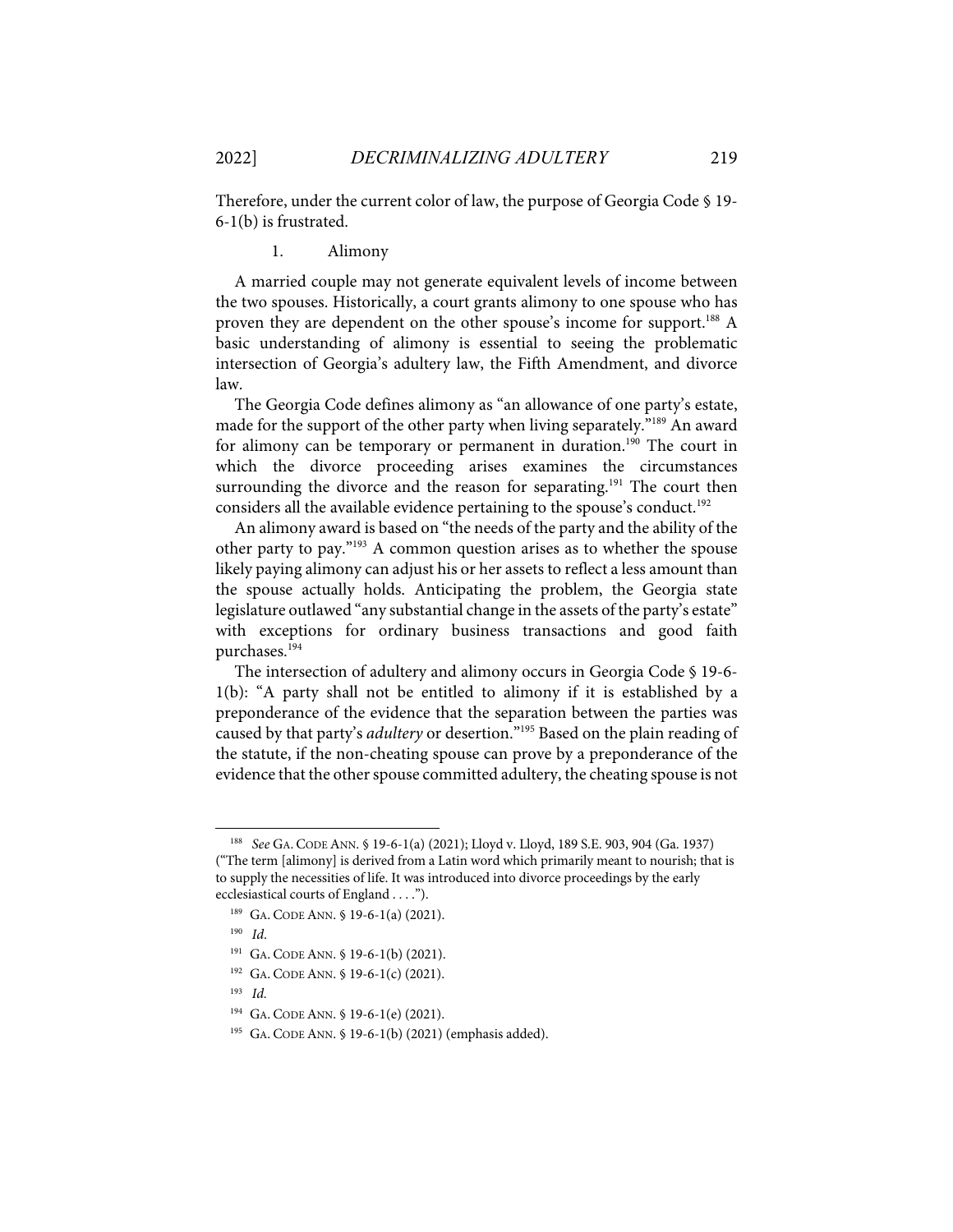entitled to any alimony.<sup>196</sup> The language "preponderance of the evidence" is a legal term of art employed in the federal and states' evidentiary rules meaning that a particular event is more than likely to occur.<sup>197</sup> Therefore, the non-cheating spouse need only prove that it is more than likely that the other spouse committed adultery.

Section 19-6-1(b) of the Georgia Code requires proof of a few elements by a preponderance of the evidence.<sup>198</sup> The attorney representing the noncheating spouse must prove that the spouse accused of adultery or the other sexual participant were both married at the time of the sexual act.<sup>199</sup> The attorney does not have to prove that the offender is a particular gender.<sup>200</sup> Homosexual or heterosexual extramarital sex is sufficient.<sup>201</sup> The attorney must also prove that the act actually occurred.<sup>202</sup>

Proof of marriage arises in three different ways. First, the attorney may show that the person's family believes that the person is married.<sup>203</sup> Second, the attorney may prove that it is the "general reputation in the community" that the person is married.<sup>204</sup> And, finally, the attorney may show that the person lives with another individual as a spouse with the community recognizing them as married.<sup>205</sup>

Limited to the context of divorce, an attorney must prove the same elements at a low burden of proof. <sup>206</sup> However, for a criminal case, the burden of proof is greater. The prosecutor must prove the elements of adultery not by a preponderance of the evidence but by the greatest standard in the law beyond a reasonable doubt.<sup>207</sup> Regardless of the burden of proof, the Fifth Amendment is a looming figure imposing a mammoth obstacle.

<sup>196</sup> *Id.*

<sup>&</sup>lt;sup>197</sup> Concrete Pipe & Prods. of Cal., Inc. v. Constr. Laborers Pension Tr. for S. Cal., 508 U.S. 602, 622 (1993).

<sup>198</sup> GA. CODE ANN. § 19-6-1(b) (2021).

<sup>199</sup> Hopgood v. State, 45 S.E.2d 715, 716 (Ga. Ct. App. 1947) (citing Tison v. State, 53 S.E. 809 (Ga. 1906)).

<sup>200</sup> Allen v. State, 316 S.E.2d 500, 502 (Ga. Ct. App. 1984).

<sup>201</sup> *Id.*

<sup>202</sup> *See* GA. CODE ANN. § 19-6-1(b) (2021).

<sup>&</sup>lt;sup>203</sup> Miller v. State, 72 S.E. 279, 280 (Ga. Ct. App. 1911) (citing Drawdy v. Hesters, 60 S.E. 451 (Ga. 1908)).

<sup>204</sup> *Id.*

<sup>205</sup> *Id.* (citing Clark v. Cassidy, 62 Ga. 407 (1879)).

<sup>206</sup> *Id.*; GA. CODE ANN. § 19-6-1(b) (2021).

<sup>207</sup> GA CODE ANN. § 24-14-5 (2021).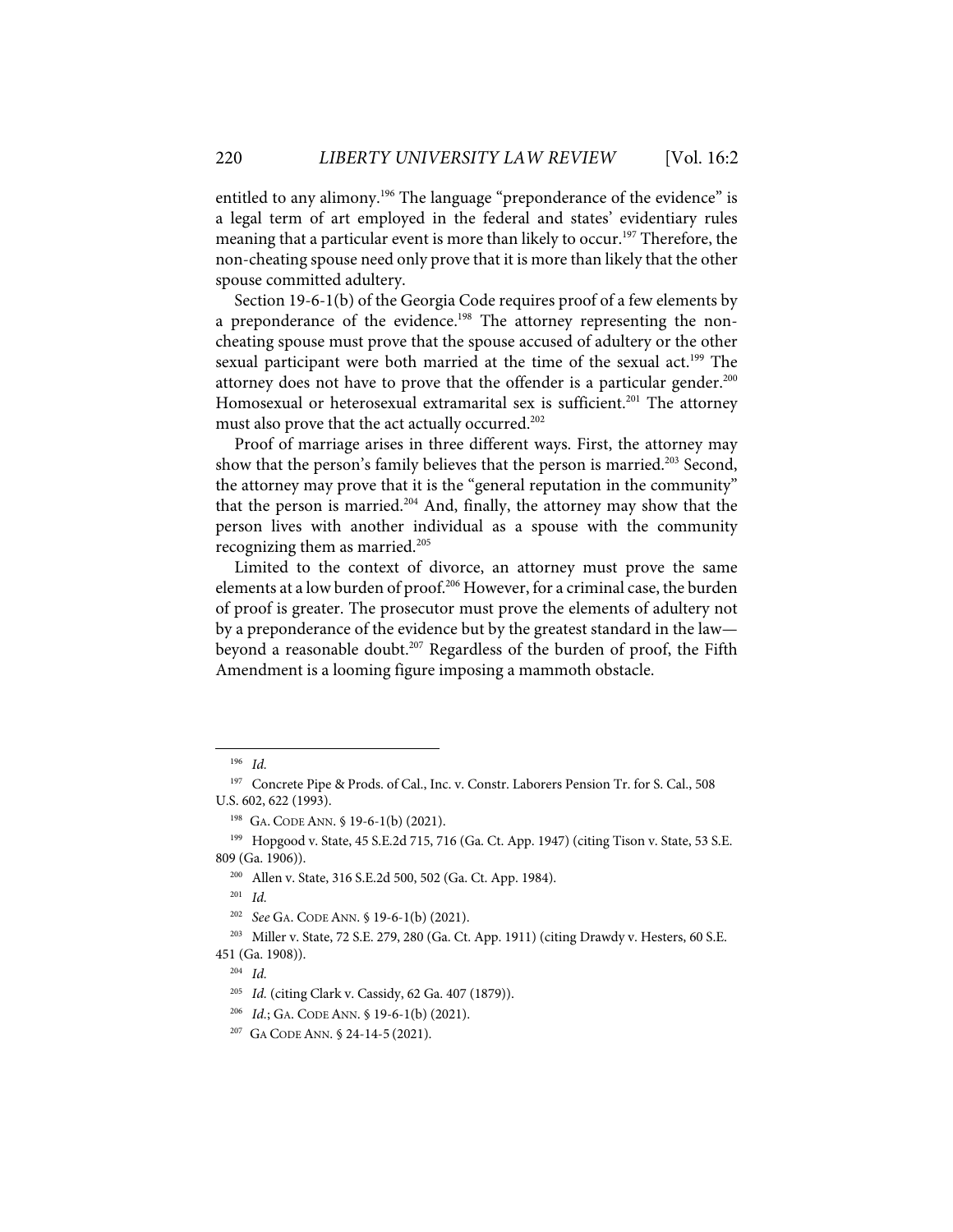#### 2. The Impenetrable Wall of the Fifth Amendment

Proving adultery may be difficult, but if the prosecutor or attorney representing the innocent spouse in a divorce proceeding has admissible evidence sufficient to meet the burden of proof, one more obstacle remains the Fifth Amendment. The Fifth Amendment specifically prohibits against self-incrimination.<sup>208</sup> A cheating spouse cannot receive alimony following an adultery conviction. <sup>209</sup> But if the spouse refuses to testify to adultery because of his or her Fifth Amendment right not incriminate oneself, the spouse may still lawfully obtain alimony.

#### a. "I plead the Fifth"

The Fifth Amendment is relevant in every criminal context. It is the basic provision of the Constitution that spells out the rights of a defendant in a criminal proceeding.<sup>210</sup> The Fifth Amendment is the home of due process, double jeopardy, protection against self-incrimination, and the Takings Clause.<sup>211</sup>

The relevant clause of the Fifth Amendment is the ardent prohibition against self-incrimination: "No person . . . shall be compelled in any criminal case to be a witness against himself[.]"<sup>212</sup> This clause prevents an attorney, prosecutor, or law enforcement from forcing a person to testify against him or herself in a criminal case. The only way a person can incriminate him or herself is by volunteering the information.

Now, how does this clause relate to alimony? As noted above, Georgia Code § 19-6-1(b) specifically removes a spouse's ability to obtain alimony if, by a preponderance of the evidence, the other spouse can prove that the spouse committed adultery or deserted the marriage.<sup>213</sup> Alimony can hinge on whether the attorney representing the non-cheating spouse can prove that an adulterous affair more likely than not occurred.<sup>214</sup>

Because of the Fifth Amendment, the attorney representing the noncheating spouse likely cannot prove the adulterous affair through the testimony of the opposing spouse or the individual with whom the cheating spouse sexually engaged. Neither the cheating spouse nor the other person involved in the affair will want to testify. The cheating spouse and other

<sup>208</sup> U.S. CONST. amend. V.

<sup>209</sup> GA. CODE ANN. § 19-6-1(b) (2021).

<sup>210</sup> U.S. CONST. amend. V.

<sup>211</sup> *Id.*

<sup>212</sup> *Id.*

<sup>213</sup> GA. CODE ANN. § 19-6-1(b) (2021).

<sup>214</sup> *Id.*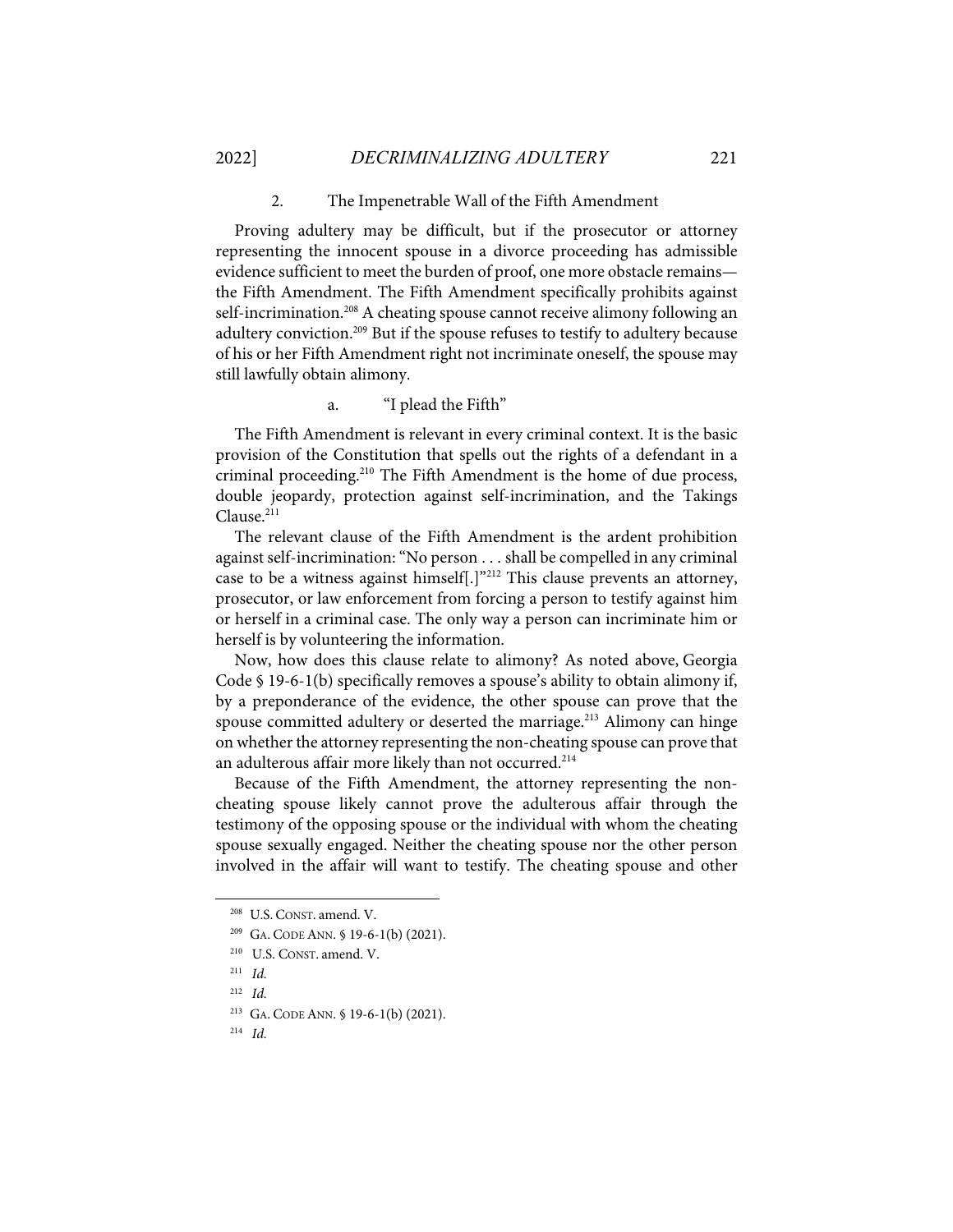participant's hesitancy to testify in open court is reinforced once they realize their constitutional rights include a specific prohibition against selfincrimination. If either testifies, they would self-incriminate themselves by revealing their adulterous affair.

Therefore, while Georgia Code § 19-6-1(b) attempts to punish a cheating spouse for exiting the bounds of the marriage for sexual gratification, the Fifth Amendment largely frustrates the purpose of the laws.<sup>215</sup> The attorney for the non-cheating spouse must prove by a preponderance of the evidence that the other spouse actually committed adultery. He or she will likely have great difficulty in meeting that burden of proof when neither perpetrator is willing to discuss the act and has the constitutional right not to testify. If one participant testified, the person would self-incriminate. Therefore, while the purpose of punishing the adulterer by removing his or her access to alimony is commendable, the Fifth Amendment serves as an obstacle to the alimony law's execution.

# b. Circumventing the Fifth Amendment with circumstantial evidence

An adulterous spouse may use the Fifth Amendment to avoid selfincrimination. However, without direct testimony, there are only limited tools available to prove adultery. One such tool consists of the attorney offering circumstantial evidence that can lead the jury to infer the adulterous act.

As noted above, an alimony proceeding requires the attorney to prove that only one person is married at the time of the affair.<sup>216</sup> To prove the marital status of each person, the evidence can be both direct and circumstantial.<sup>217</sup> Proving marriage by circumstantial evidence may take the form of the general reputation of the parties engaged in the adulterous affair.<sup>218</sup> Members of the community may testify as to whether it is their understanding that the adulterer or adulteress were married at the time.<sup>219</sup>

The circumstantial evidence must provide a sufficient inference that the jury could find that the adulterer was married at the time of the affair. In *Craft v. State*, the Court of Appeals of Georgia found particular circumstantial evidence to be insufficient to allow for the inference of marriage.<sup>220</sup> The court

<sup>215</sup> *Id.*; U.S. CONST. amend. V.

<sup>216</sup> Hopgood v. State, 45 S.E.2d 715, 716 (Ga. Ct. App. 1947) (citing Tison v. State, 53 S.E. 809 (Ga. 1906)).

<sup>217</sup> Miller v. State, 72 S.E. 279, 279 (Ga. Ct. App. 1911).

<sup>218</sup> *Id.* at 280.

<sup>219</sup> *Id.*

<sup>220</sup> Craft v. State, 78 S.E. 776, 776 (Ga. Ct. App. 1913).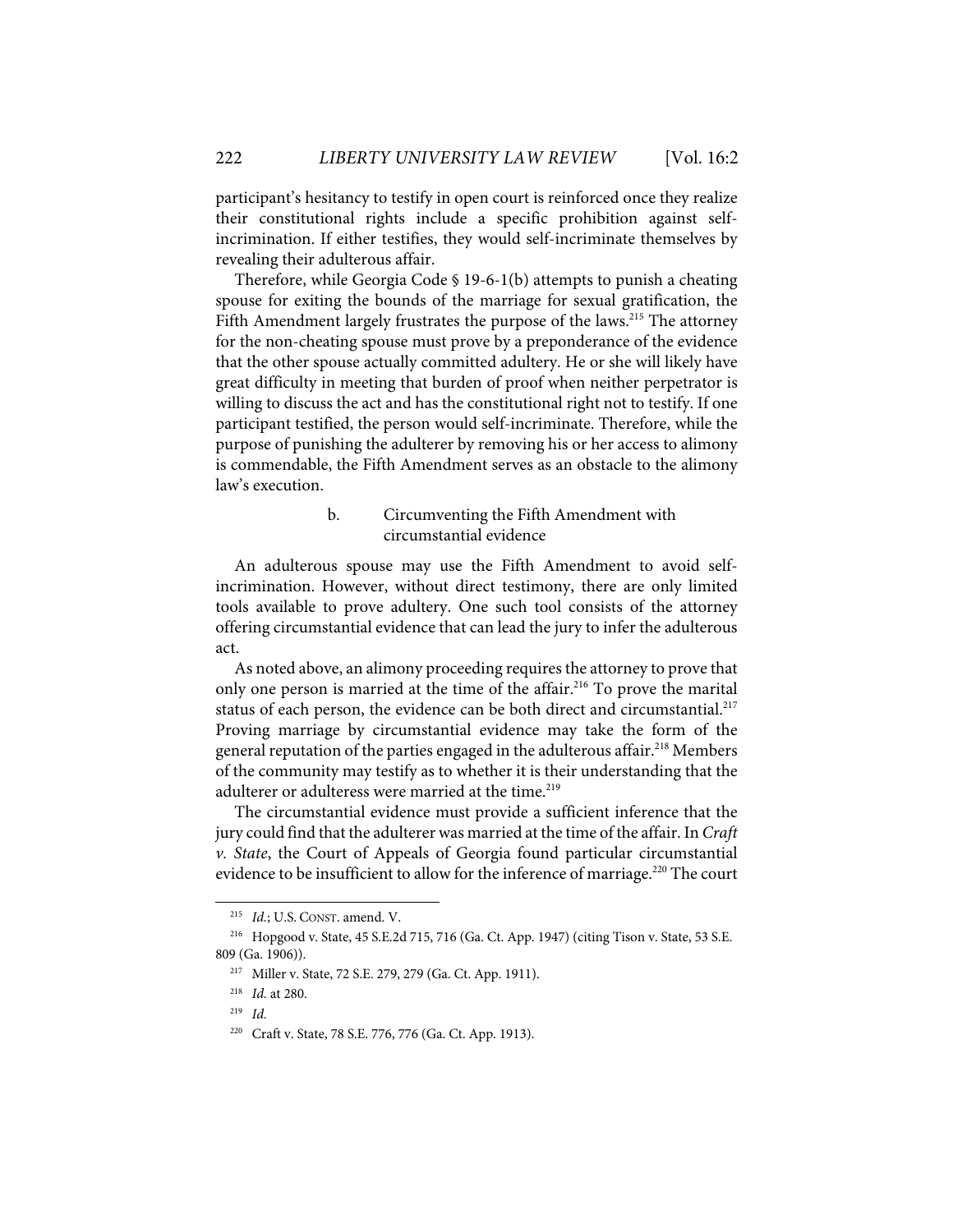examined two pieces of evidence.<sup>221</sup> First, the prosecutor offered a statement made by the alleged adulteress a year prior to the alleged affair, in which she stated that she was married.<sup>222</sup> Second, statements from witnesses indicated that she lived with a man a year before the alleged crime occurred.<sup>223</sup> The court held that these two offerings of evidence were insufficient to allow for an inference that she was married.<sup>224</sup>

The court's opinion provided no explicit reasoning.<sup>225</sup> The court implicitly reasoned that the woman's statement the year prior to the alleged crime did not provide an inference that she was likely married.<sup>226</sup> Even if she was married then, one statement does not prove that she was married at the time of the sexual engagement.<sup>227</sup> Similarly, the court was dissatisfied with statements that witnesses made showing that the woman was living with a man a year prior to the act but he no longer lived in the town.<sup>228</sup> There was no proof that the man was her husband, and no witness offered any additional information about the man.<sup>229</sup> Therefore, circumstantial evidence failed to meet the requisite burden of proof.

Testimony from the cheating spouse and his or her accomplice in the extramarital affair is certainly the most direct evidentiary means to prove the affair. However, the Fifth Amendment's impenetrable wall extends beyond criminal prosecution and into the civil domestic court.<sup>230</sup> The Court of Appeals of Georgia's decision and reasoning in *Craft v. State* demonstrates the difficulty of proving only one element of the crime of adultery by circumstantial evidence.<sup>231</sup> These two obstacles help explain a prosecutor's reluctance to charge this crime—the heightened difficulty to prove a violation

<sup>225</sup> *Id.*

<sup>229</sup> *See id.*

<sup>230</sup> Some jurisdictions have imposed adverse effects on the party that pleads the Fifth Amendment in a divorce proceeding. Paul L. Feinstein, *Taking the Fifth: Ramifications of Abusing the Privilege*, DIVORCE MAG, https://www.divorcemag.com/articles/taking-the-fifth (Mar. 26, 2021). Feinstein notes that courts in recent cases have "held that the fact finder in a civil proceeding is entitled to draw an adverse inference against the party who refuses to testify." *Id.* Other jurisdictions have limited recovery for the party that asserts the privilege or even forced the litigant asserting the privilege to either assert the privilege and drop the lawsuit or continue with the lawsuit without asserting the privilege. *See id.*

<sup>221</sup> *Id.*

<sup>222</sup> *Id.*

<sup>223</sup> *Id.*

<sup>224</sup> *Id.* (citing Zachery v. State, 64 S.E. 281 (Ga. Ct. App. 1909)).

<sup>226</sup> *See Craft*, 78 S.E. at 776.

<sup>227</sup> *See id.*

<sup>228</sup> *See id.*

<sup>231</sup> *See generally Craft*, 78 S.E. at 776*.*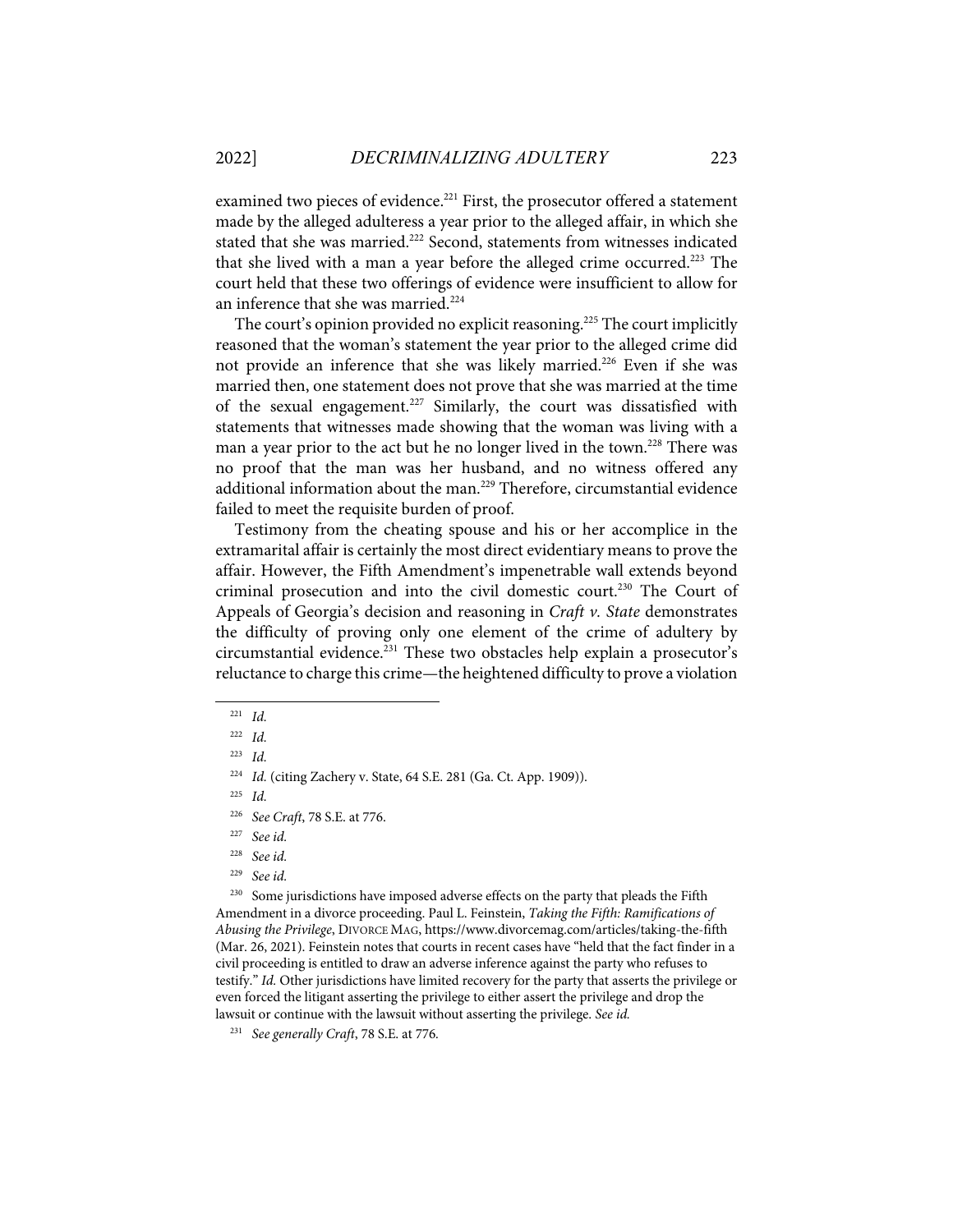of the adultery law because of the Fifth Amendment and the largely insufficient circumstantial evidence.

#### B. *An Unenforced Prohibition*

Most prosecutors do not charge and fight to convict for the crime of adultery.<sup>232</sup> In most cases, gathering admissible evidence is extremely difficult. The difficulty in proving adultery and apprehension by the prosecutors to charge have served as obstacles to convicting offenders.<sup>233</sup>

Prosecutors bear a different burden than a family law attorney representing a spouse in a divorce proceeding. A criminal charge requires the prosecutor to prove all the elements of the crime beyond a reasonable doubt. Beyond a reasonable doubt is a high bar—there must be no reasonable doubt in the mind of the jury that the defendant meets the elements of the crime. Therefore, prosecutors bear this high burden to prove the crime of adultery beyond a reasonable doubt without the benefit of direct evidence in most cases.

In *Durden v. State*, the Court of Appeals of Georgia highlighted the difficulty prosecutors face in proving all the elements of adultery with circumstantial evidence. In *Durden*, the defendant, Jack Durden, was married with ten children.<sup>234</sup> At times, he worked at the store owned by his second cousin, Murphey Durden.<sup>235</sup> Murphey was married to Mamie.<sup>236</sup> Jack visited Mamie regardless of whether Murphey was there or not.<sup>237</sup> At trial, the community collectively testified that Mamie had a bad reputation.<sup>238</sup>

One night, the store owner across the street from Murphey's store saw that Jack parked his car in front of Murphey and Mamie's home. <sup>239</sup> He walked over to investigate, and one of Murphey's children told him that Jack was not in the home. <sup>240</sup> Mamie soon arrived at the door and stated that Jack was at the house, but that she needed help removing him from her backroom because of his drunken state.<sup>241</sup> The store owner walked into Mamie's home

<sup>232</sup> *See* RHODE, *supra* note 24, at 39.

<sup>233</sup> *See, e.g.*, *Craft*, 78 S.E. at 776 (holding that general statements from witnesses and the defendant's own statements relating to the existence of the defendant's marriage were insufficient to prove the defendant was married resulting in acquittal).

<sup>234</sup> Durden v. State, 156 S.E. 294, 295 (Ga. Ct. App. 1930).

<sup>235</sup> *Id.*

<sup>236</sup> *Id.*

<sup>237</sup> *Id.*

<sup>238</sup> *Id.*

<sup>239</sup> *Id*.

<sup>240</sup> *Durden*, 156 S.E. at 295*.*

<sup>241</sup> *Id.*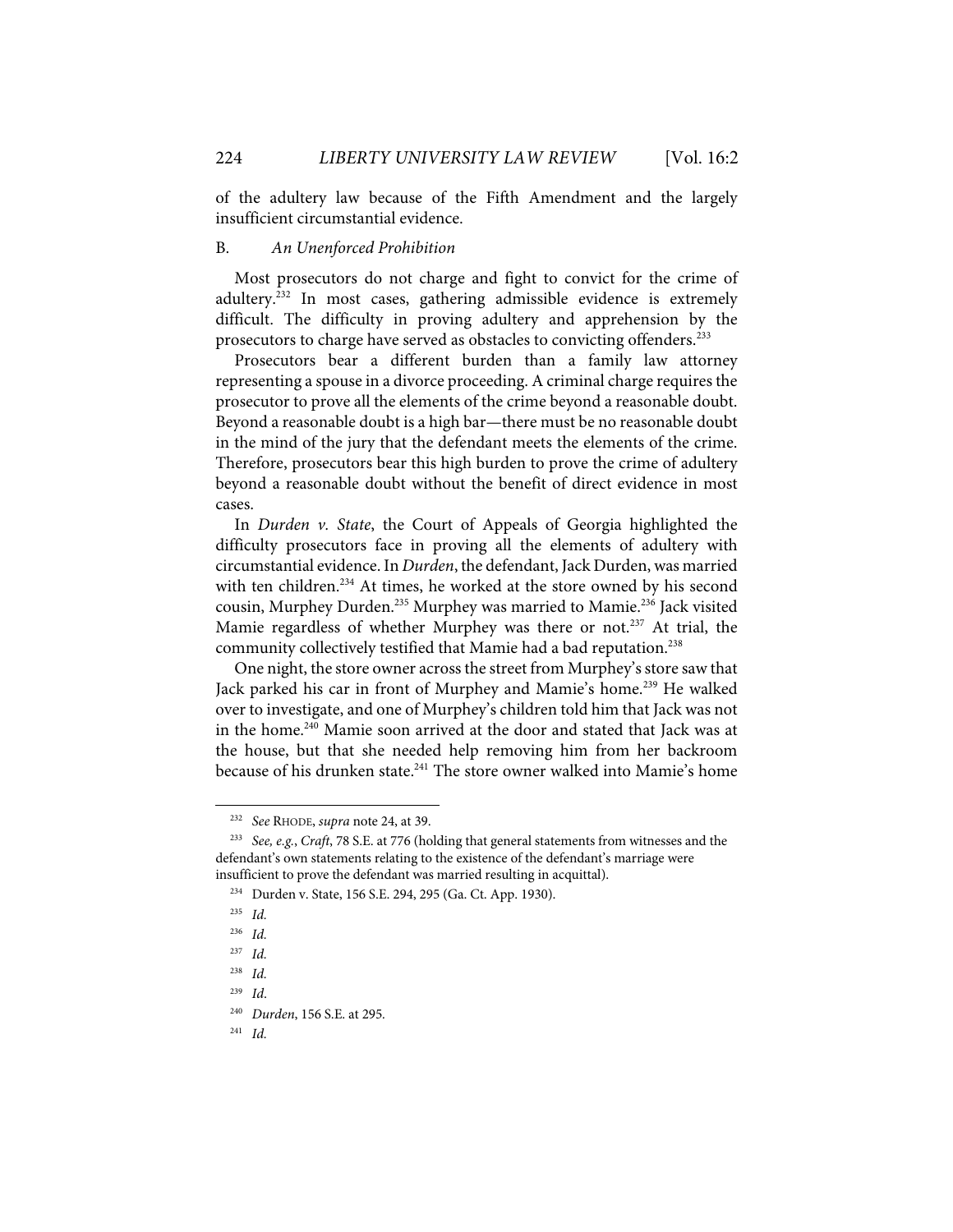to help, and he found Jack in a bed.<sup>242</sup> Jack commanded the store owner to leave.<sup>243</sup> The store owner returned to his own store.<sup>244</sup> Jack visited the store owner later that night and informed him that he was not drunk.<sup>245</sup> Jack also told the store owner that he now knew more than anyone else about the relationship between Jack and Mamie.<sup>246</sup> Jack requested the store owner not to tell anyone about the occurrence and that he perceived nothing wrong with visiting Mamie late at night.<sup>247</sup> The store owner testified to all of this.<sup>248</sup>

The prosecutor not only provided the testimony of the store owner, but also of other witnesses.<sup>249</sup> One witness stated that Jack compelled him to tell Mamie not to come to her own store because Jack's wife was shopping there at the time.<sup>250</sup> Other witnesses testified that they would talk late at night or behind the store's counter and be "too close together to look good."<sup>251</sup> However, some witnesses testified that they had never seen Mamie engage in wrongful conduct.<sup>252</sup>

The Court of Appeals of Georgia provided a four-sentence response rejecting the evidence.<sup>253</sup> The court stated that the prosecutor proved that Mamie had a bad reputation in the community.<sup>254</sup> The court provided nothing else. The evidence was insufficient.<sup>255</sup>

The Supreme Court of Georgia provides another illustration in *Lightner v. State*. <sup>256</sup> The defendant was a man traveling with his child and an accompanying nurse.<sup>257</sup>The defendant spent the nights at private residences when travelling.<sup>258</sup> All three people shared one bedroom "on two

- <sup>244</sup> *Id.*
- <sup>245</sup> *Id*.
- <sup>246</sup> *Durden*, 156 S.E. at 295*.*
- <sup>247</sup> *Id.*
- <sup>248</sup> *Id.*
- <sup>249</sup> *Id.*
- <sup>250</sup> *Id.*
- <sup>251</sup> *Id*.
- <sup>252</sup> *Durden*, 156 S.E. at 295*.*
- <sup>253</sup> *Id.*
- <sup>254</sup> *Id.*
- <sup>255</sup> *Id.*
- 256 Lightner v. State, 55 S.E. 471, 471 (Ga. 1906).
- <sup>257</sup> *Id.*
- 258 *Id.*

<sup>242</sup> *Id.*

<sup>243</sup> *Id.*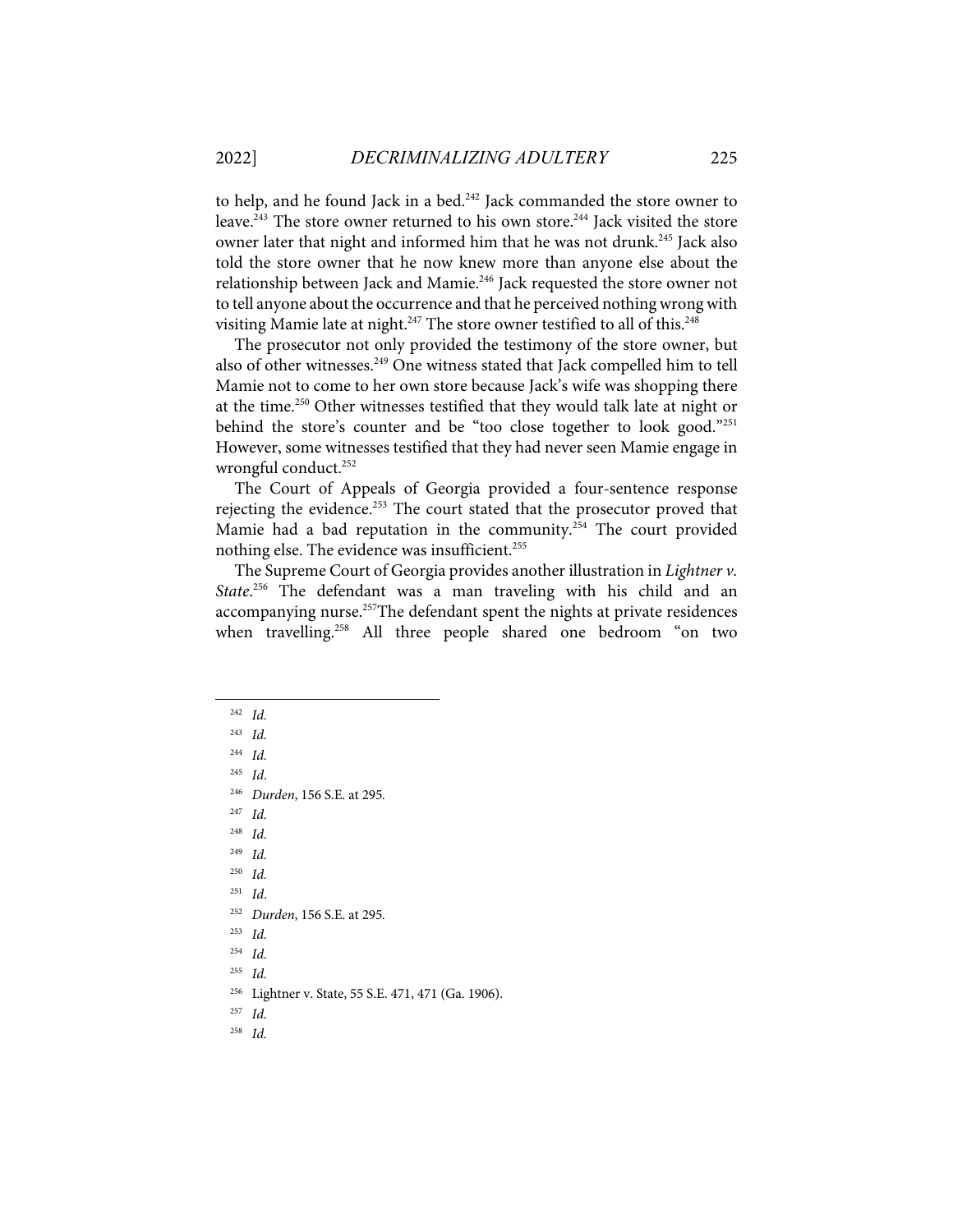occasions."<sup>259</sup> First, all three shared a bedroom containing two beds.<sup>260</sup> The other time involved a sleeping arrangement including a pallet in the kitchen for the nurse and one bed in a bedroom for the defendant and the child.<sup>261</sup> The defendant insisted that the nurse and the child join him in the bedroom with only one bed.<sup>262</sup>

The trial court found him guilty of adultery.<sup>263</sup> However, on appeal, the Georgia Supreme Court unanimously disagreed by reversing the trial court's verdict.<sup>264</sup> The Supreme Court of Georgia's decision centered on how it viewed the evidence.<sup>265</sup> The court reasoned: "[t]here is no direct evidence showing criminal intercourse between the defendant and the woman, and the circumstances are not such as to exclude every other reasonable hypothesis than that of the guilt of the accused."266 The circumstantial evidence proved the *possibility* of an extramarital affair, but it did not prove it beyond a reasonable doubt.267

These two cases illustrate the struggle that prosecutors and attorneys face when participating in divorce proceedings that involve alimony. The struggle is in the evidentiary standards. Proving the act of adultery is difficult when neither participating individual will testify and both have the right to refuse to testify under the Fifth Amendment of the United States. The other way to prove adultery is through circumstantial evidence, but as *Durden v. State* and Lightner v. State reveal, circumstantial evidence is difficult to prove.<sup>268</sup> Therefore, the difficulty in meeting the criminal evidentiary burden—beyond a reasonable doubt—renders adultery laws largely unenforceable. This begs the question: Should the adultery law remain on the books when prosecutors are not charging perpetrators, and the law's existence is frustrating a noncheating spouse's ability to benefit from the adultery exception to alimony?

#### IV. PROPOSAL

Because of a lack of enforcement, adultery laws do not accomplish the intended purpose of prohibiting and deterring extramarital affairs. Repealing criminal adultery laws will provide more opportunity to deter extramarital

<sup>267</sup> *Id.*

<sup>259</sup> *Id.*

<sup>260</sup> *Id.* 

<sup>261</sup> *Id.* 

<sup>262</sup> *Lightner*, 55 S.E. at 471.

<sup>263</sup> *Id.*

<sup>264</sup> *Id.* 

<sup>265</sup> *Id.*

<sup>266</sup> *Id.*

<sup>268</sup> *Lightner*, 55 S.E. at 471; Durden v. State, 156 S.E. 294, 295 (Ga. Ct. App. 1930).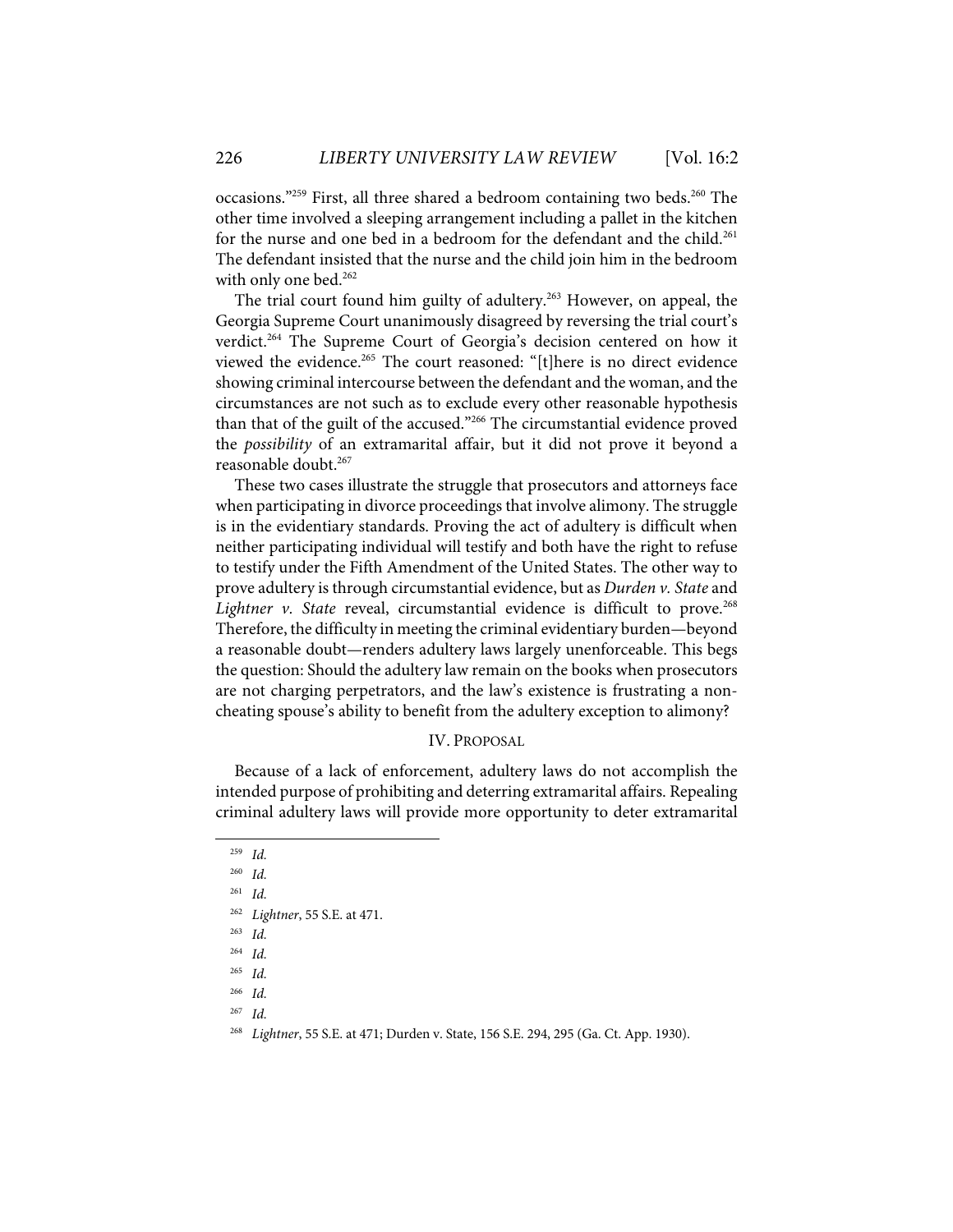affairs. Decriminalizing adultery will remove the Fifth Amendment's barrier to obtaining direct evidence and also will allow the parties to better obtain the necessary evidence in domestic cases. Admissible evidence of the affair allows an attorney to utilize the alimony provision to ensure that the noncheating spouse is not making payments to the cheating spouse. As a result, with the prospect of having to air one's dirty laundry of his or her sexual affair in the courtroom or lose out on alimony payments, repealing adultery laws will better deter extramarital affairs.

#### A. *Repealing Adultery as a Criminal Offense*

Section 16-6-19 of the Georgia Code states that the act of adultery is a crime and punishable as a misdemeanor.<sup>269</sup> The statute's effect is not one the legislature intended. Rather, the current effect is its intersection with the Fifth Amendment for a cheating spouse to plead the Fifth Amendment and remain eligible to obtain alimony.

The lack of general and regular enforcement has another unintended consequence. Keeping an unused criminal offense on the books may tempt the prosecutor to use it only when politically expedient. When prosecutors enforce laws only for political gain or to punish political enemies, justice is not served.270

Without the criminalization of adultery, the cheating spouse does not have Fifth Amendment protection. More importantly, the absence of the Fifth Amendment means the person the cheating spouse sexually engaged with can no longer seek refuge from self-incrimination. This is vital to litigating alimony because the attorney representing the non-cheating spouse can subpoena the other sexual participant and require a testimony, statement, and other evidence to prove that the adulterous affair occurred.

Adulterous affairs often occur in secret. Publication of affairs rarely happens. As demonstrated by the Court of Appeals of Georgia and the Supreme Court of Georgia, because the affairs occur behind closed doors and in very intimate settings, extramarital affairs are difficult to prove with only circumstantial evidence and without direct testimony.271 Therefore, if a subpoena or another litigation tool compels the sexual participant who is not a member of the marriage to testify, their direct testimony can serve as proof of the act.

Section 19-6-1(b) of the Georgia Code prohibits an award for alimony for

<sup>269</sup> GA. CODE ANN. § 16-6-19 (2021).

<sup>270</sup> ROBINSON & WILLIAMS, *supra* note 9, at 251.

<sup>271</sup> *See, e.g.*, Durden v. State, 156 S.E. 294, 295 (Ga. Ct. App. 1930); Lightner v. State, 55 S.E. 471, 471 (Ga. 1906).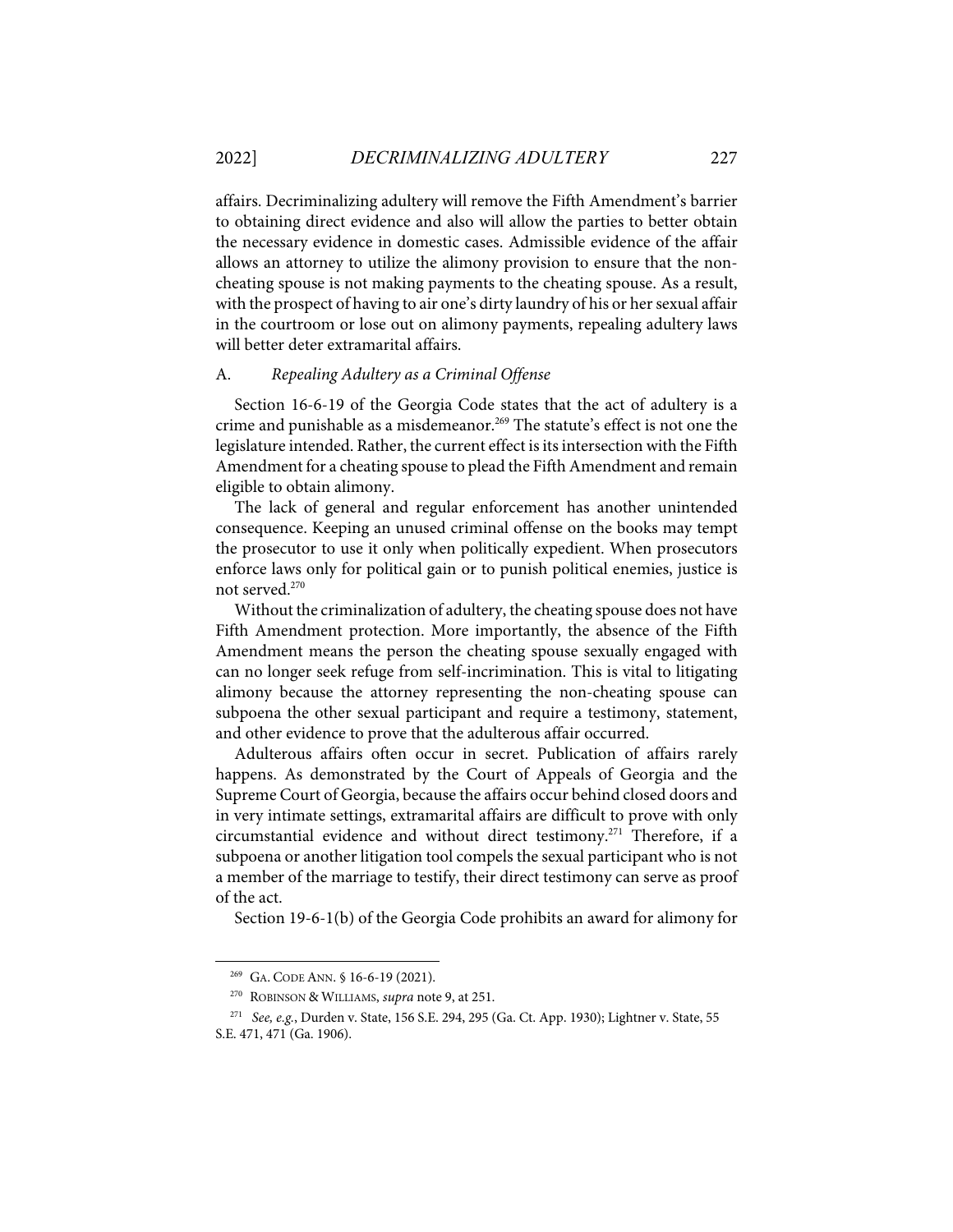any spouse in a divorce proceeding that engaged in an adulterous affair. $272$ This statute's purpose of punishing a cheating spouse is completely frustrated because it is easily circumvented in the current state of the law. However, if the Georgia state legislature repeals the criminal sanction imposed on adultery, the act can be more easily proven by a preponderance of the evidence. No longer will the cheating spouse be able to avoid his or her punishment. Repealing the law allows the alimony provision to carry out its intended purpose and operates as a greater deterrence to the destructive behavior than the current intersection of the Fifth Amendment, the adultery prohibition, and the restrictions on alimony.

# B. *Repealing Does Not Equate to Encouragement of the Formerly Prohibited Conduct*

The lack of enforcement of adultery laws suggests that they are antiquated and impractical under current American jurisprudence. Regardless, opposition to repealing the laws exist. The leading counterargument is that a statutory prohibition of adultery is a representation of "moral condemnation of the conduct."273

This counterargument posits that criminalization of an act signifies society's perception that the act is unacceptable.<sup>274</sup> Laws prohibiting adultery signify a rejection of extramarital affairs. The enforcement of the prohibition is irrelevant because the very existence of the law provides the appearance that the act is sufficiently illegal to be criminalized, and therefore, one should not engage in such conduct.<sup>275</sup>

However, when a crime's prescribed punishment is not exercised following the conduct, people begin to develop an understanding that the act must be acceptable.<sup>276</sup> As a result, punishment no longer deters the people from the formerly unacceptable conduct. This reduces the statute to mere words on a page. "By representing adultery to be an offense, when in practice it really is not, is to risk having people assume that other offenses in the criminal code are similarly just 'pretend' offenses. Creating that kind of ambiguity tends to undermine the social influence of the criminal prohibition generally."277

If the purpose behind adultery laws is to provide the public with a mere appearance of rejection of adulterous conduct, then other institutions can

<sup>272</sup> GA. CODE ANN. § 19-6-1(b) (2021).

<sup>273</sup> ROBINSON & WILLIAMS, *supra* note 9, at 251.

<sup>274</sup> *Id.*

<sup>275</sup> *Id.*

<sup>276</sup> *See id.* at 251–52.

<sup>277</sup> *Id.* at 252.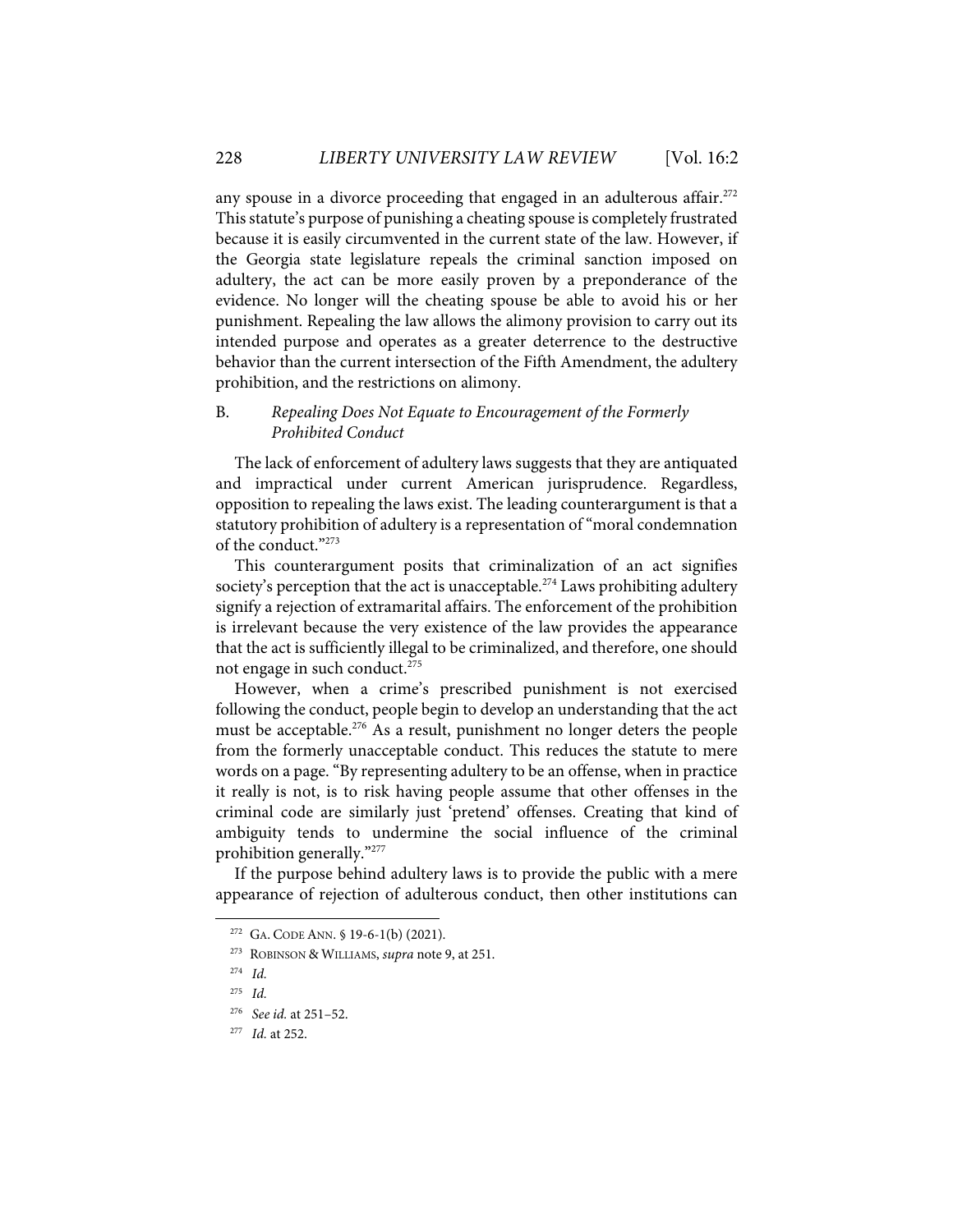communicate that message.<sup>278</sup> Many religious organizations condemn adultery and include marriage fidelity in their teaching. Common examples include a church sermon on a Sunday morning or a teacher's lesson in grade school.<sup>279</sup> The risk of diluting criminal law as a whole is not worth it when other avenues for discouraging adulterous acts exist.

Furthermore, adultery laws are hardly discouraging the conduct. People may not be aware that adultery is criminalized, which is the likely result of prosecutors rarely charging a person with it. When prosecutors largely ignore a criminal statute, other dangers arise. A possible danger includes the prosecutor having the "ability to resurrect the rarely used statute—that may have never been intended to be used but was meant only to serve a symbolic function—in order to persecute a disfavored defendant."<sup>280</sup>

#### V. CONCLUSION

Georgia and many other states have long prohibited adultery.<sup>281</sup> However, the shift in American culture changes adultery jurisprudence. Many states have already repealed their adultery laws.<sup>282</sup> Others, like Georgia, punish adultery as a misdemeanor offense. <sup>283</sup> The few remaining states punish the act as a felony.<sup>284</sup> Yet, the prosecutors in the states with adultery laws still on the books very rarely charge anyone with the crime.

Prosecutions of adultery are rare. However, its use may arise in divorce proceedings. In Georgia, adultery is an acceptable means to petition for a total divorce.<sup>285</sup> More importantly, it is a means for one spouse to disallow alimony for the other spouse. A court may deny an award for alimony simply because the spouse engaged in an extramarital affair. For one spouse to remove the other's ability to obtain alimony by adultery or to compel testimony that is embarrassing may deter adulterous behavior. Yet, to prove adultery in the civil context, the spouse must prove it by a preponderance of the evidence. While this standard is lower than the criminal burden of proof, beyond a reasonable doubt, the criminalization of adultery allows for the lower standard to be difficult to meet.

The difficulty in proving adultery lies in the Fifth Amendment and hardto-find, strong circumstantial evidence. The Fifth Amendment gives a person

<sup>278</sup> *Id.* at 251.

<sup>279</sup> ROBINSON & WILLIAMS, *supra* note 9, at 251.

<sup>280</sup> *Id.* at 252.

<sup>281</sup> *See* sources cited *supra* note 89.

<sup>282</sup> ROBINSON & WILLIAMS, *supra* note 9, at 249, 251.

<sup>283</sup> GA. CODE ANN. § 16-6-19 (2021).

<sup>284</sup> *See* sources cited *supra* note 90.

<sup>285</sup> GA. CODE ANN. § 19-5-3(6) (2021).